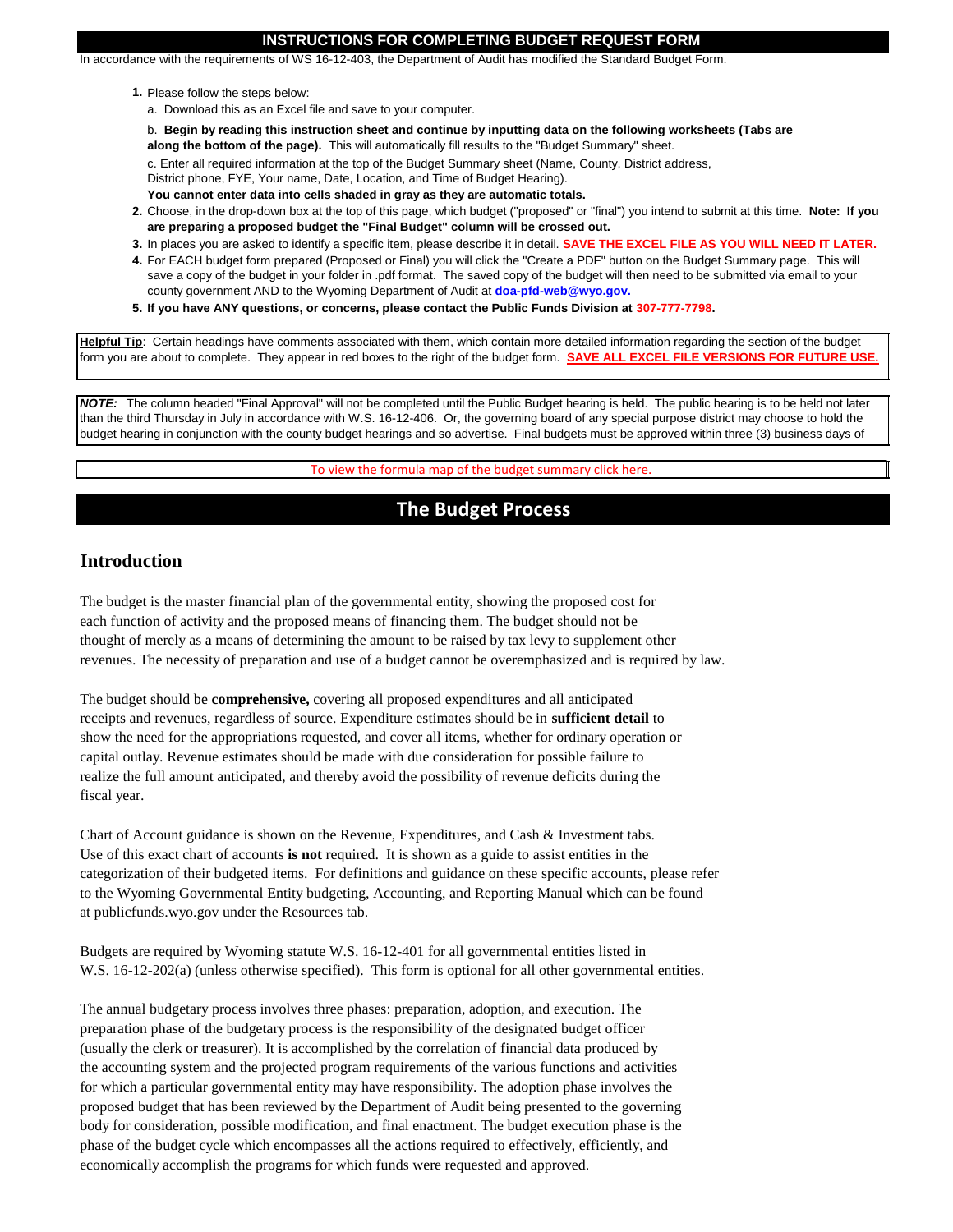## **Budget Preparation**

The appropriate budget officer (generally the clerk or treasurer) shall prepare a proposed budget for each entity and present the proposed budget to the governing body in a timely fashion allowing the governing body to meet the hearing date and notice requirements established by W.S. 16-12-406.

Special purpose districts having the authority under the general laws of Wyoming to levy taxes or impose assessments and public entities receiving funds from a municipality, as defined by W.S. 16-4-102(a)(xiv), shall prepare budgets in a format acceptable to the Director of the State Department of Audit [W.S. 16-4-125(c) and W.S. 16-12-403 respectively]. In addition, special districts must report their proposed and final budgets to the Department of Audit and the County Clerk [W.S 9-1-507(a)(viii)]. To enhance consistency, the Department of Audit has created a budget form for which **only special districts are required** to use when preparing their budget. The budget form is available on the Department of Audit's website. (publicfunds.wyo.gov)

Further, the degree of detail necessary to provide adequate control over expenditures will vary from entity to entity. However, at a minimum, each governmental entity shall specify functions when preparing the budget. The Department of Audit's Uniform Chart of Accounts provides flexibility for varying degrees of control.

The governing body may not make any appropriation in excess of the estimated expendable revenues **and reserves** available to the district for the budget year. It is a violation to adopt a budget that expends more than the **resources available** (negative spending) [W.S. 16-12-407].

## **Department of Audit's Budget Format**

The budget format, as designed by the Department of Audit for required entities, shall have five basic sections [W.S. 16-12-403]:

- A. Budget Message
- B. Budget Summary
- C. Revenue Forecasts
- D. Expenditure Plan
- E. Statements of Cash Available and Reserves

Each proposed and adopted budget shall be accompanied by a **budget message and reserve message.** The **budget message** shall contain an outline of the proposed financial policies for the budget year and describe in connection therewith the important features of the budgetary plan. It shall also state the reasons for changes from the previous year in appropriation and revenue. The **reserve message** shall state the amount of reserves on hand and outline the reserve policy for the budget year.

The Department of Audit's budget format is designed to manage the budgeting by individual entity, NOT by individual fund.

Budgets for all entities should contain essentially the same detail. Budgets for governmental entities are required by W.S. 16-12-403 to contain:

- 1. Actual revenues and expenditures for the last completed fiscal year.
- 2. Estimated total revenues and expenditures for the current fiscal year.
- 3. Estimated available revenues and expenditures for the ensuing fiscal year.

**The Statements of Cash Available, the Revenue Forecasts and Expenditure Plan** shall document past, present, and future financial information that supports the **Budget Summary.**

An ideal method of preparing a budget with this information is to have four columns labeled Actual Prior Year, Estimated Current Year, Proposed Budget, and Approved Budget for the revenue and expenditure schedules.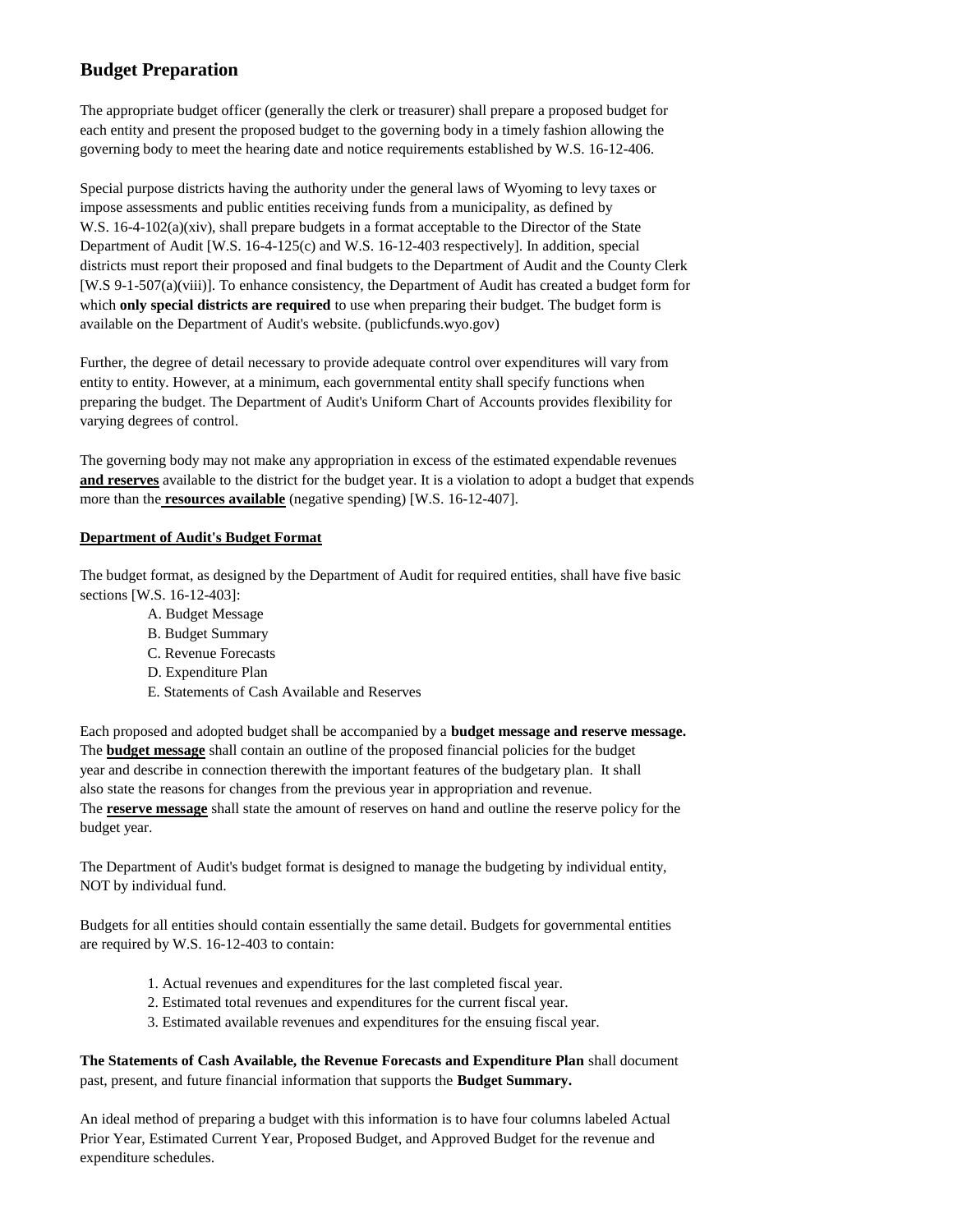- The Actual Prior Year column should contain the financial information for the last complete fiscal year from the Survey of Local Government Finances Form (F-32)or Survey of Major Special Agencies (F-66 WY-4) file with the Department of Audit.
- The Estimated Current Year column should contain year-to-date data through the month proceeding the month in which the budget is prepared, plus estimated information for the remainder of the current fiscal year.
- The Proposed Budget is the unapproved budget, while the Final Budget is the approved budget for the next fiscal year.
- Once the detailed revenue and expenditure budget schedules are created, the aggregate totals of these budgets will automatically populate the Budget Summary.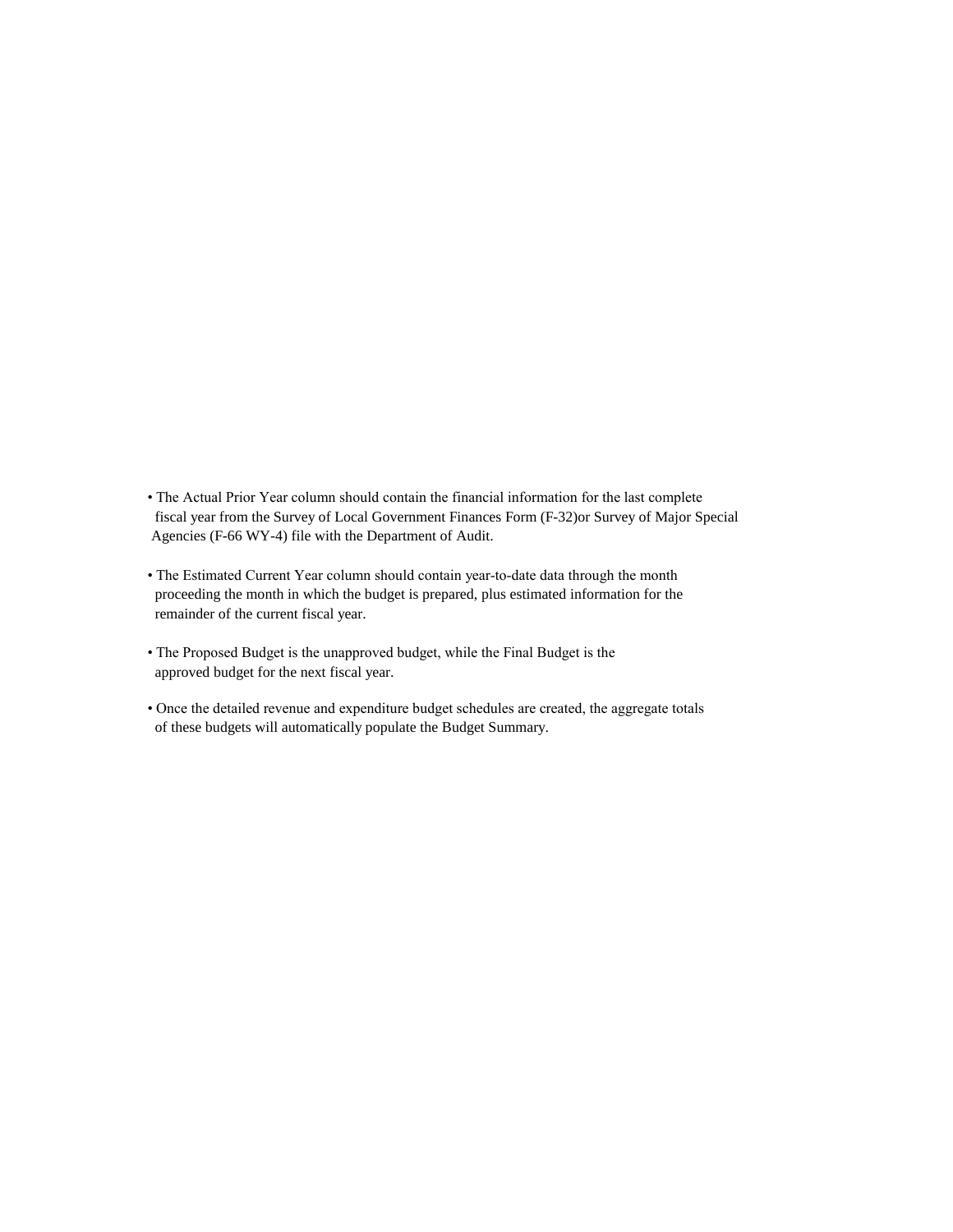EXAMPLE: If a budget is being prepared for the fiscal year ending June 30, 2019, the Actual Prior Year would be June 30, 2017. The Estimated Current Year (i.e., the year in which the budget is being prepared) would be the fiscal year ending June 30, 2018. Since the budget should be prepared during the last quarter of the current fiscal year (usually beginning in April), the remaining figures for April, May, and June would be estimated for the Estimated Current Year column. The Proposed Budget would be the estimated revenues and expenditures for the fiscal year ending June 30, 2019, and the Final Budget would be created after the budget hearing and approval incorporating any changes made in that process.

In addition, to improve management control of the budget, anticipated revenue and expenditures should be shown for all appropriate accounts presented in the Chart of Accounts. However, the governing body may deem it unnecessary to determine budgeting by object code.

In preparing the annual budget, a governmental entity may accumulate net position in any enterprise or intra-governmental service fund or accumulate a fund surplus in any other fund. **Special Districts may accumulate reserves in any fund.** However, the surplus in the general fund may only be used for a few specific purposes [W.S. 16-12-404].

## **Reserves**

A **reserve** is a liquid asset held by a bank in order to meet expected future payments and/or emergency needs. To qualify as a reserve, the funds must be separated from the general operating fund in either a separate bank account or a specific general ledger item in the chart of accounts. The reserve item must be entered into the meeting minutes when the reserve is established, increased, or spent. Reserves can be classified as non spendable, legally or legislatively restricted, committed, or unassigned (emergency) purposes. Operating funds should NOT be held in reserve.

## **Special District's Budget Form Process**

All applicable forms should be completed, and if additional schedules or exhibits are needed for additional funds and/or departments, they should be prepared and inserted where necessary.

The Proposed budget must be submitted electronically to both the Department of Audit and the County Clerk of the county where the special district is located no later than June 1 of each year. For electronic submission to the Department of Audit, please email to doa-pfd-web@wyo.gov. Hardcopy submissions will NOT be accepted.

**\* It is imperative that the district saves the Excel File used to create the Proposed and Final budget. The Proposed Budget file will be used to create the Final Budget, and once adopted, the Final Budget file will be used to create any Amended budgets the district may file for that year.**

## **Budget Adoption**

The Proposed Budget shall be reviewed and considered by the governing body in a regular or special meeting called for this purpose. Following a public hearing as provided in W.S. 16-12-406, the governing body shall adopt a budget [W.S. 16-12-403(d)]. **Budget hearing notices are due to the Department of Audit no later than September 30.**

The budget shall be approved and passed by resolution (by minutes).

After the budget is approved for adoption, **the Final Budget must be submitted electronically** to both the Department of Audit and the County Clerk of the county where the special district is located **no later than July 31 of each year [W.S. 16-12-408(a)].** For electronic submission to the Department of Audit, please email to doa-pfd-web@wyo.gov. Hardcopy submissions will NOT be accepted.

**To create a Final Budget,** open the Excel file that was used to create the Proposed budget. In the drop-down box at the top of the Instructions tab, select "Final Budget". The information from the Proposed Budget will remain in the form, and will be added to the new Final Approval column.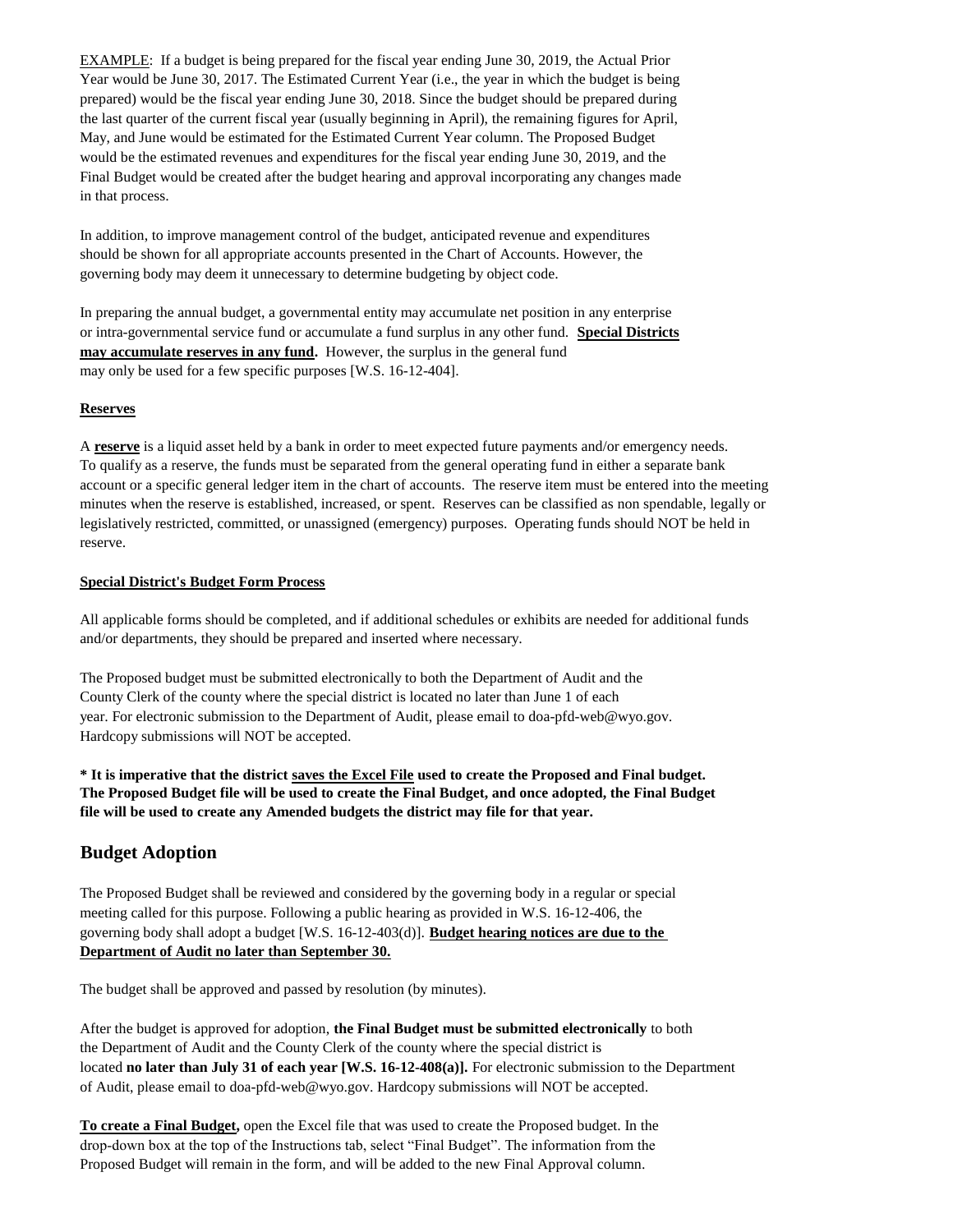If needed, enter the new values that changed after the budget hearing into the Final Approval column.

**\* Save the Excel file to use if the district needs to file any Amended Budgets for the fiscal year.**

## **DO NOT change the values in the Proposed Budget column, or in the Budget Summary Tab.**

Once the values for the Final Budget are updated, save the file as a .pdf file, and submit the .pdf copy to the Department of Audit and County Clerk.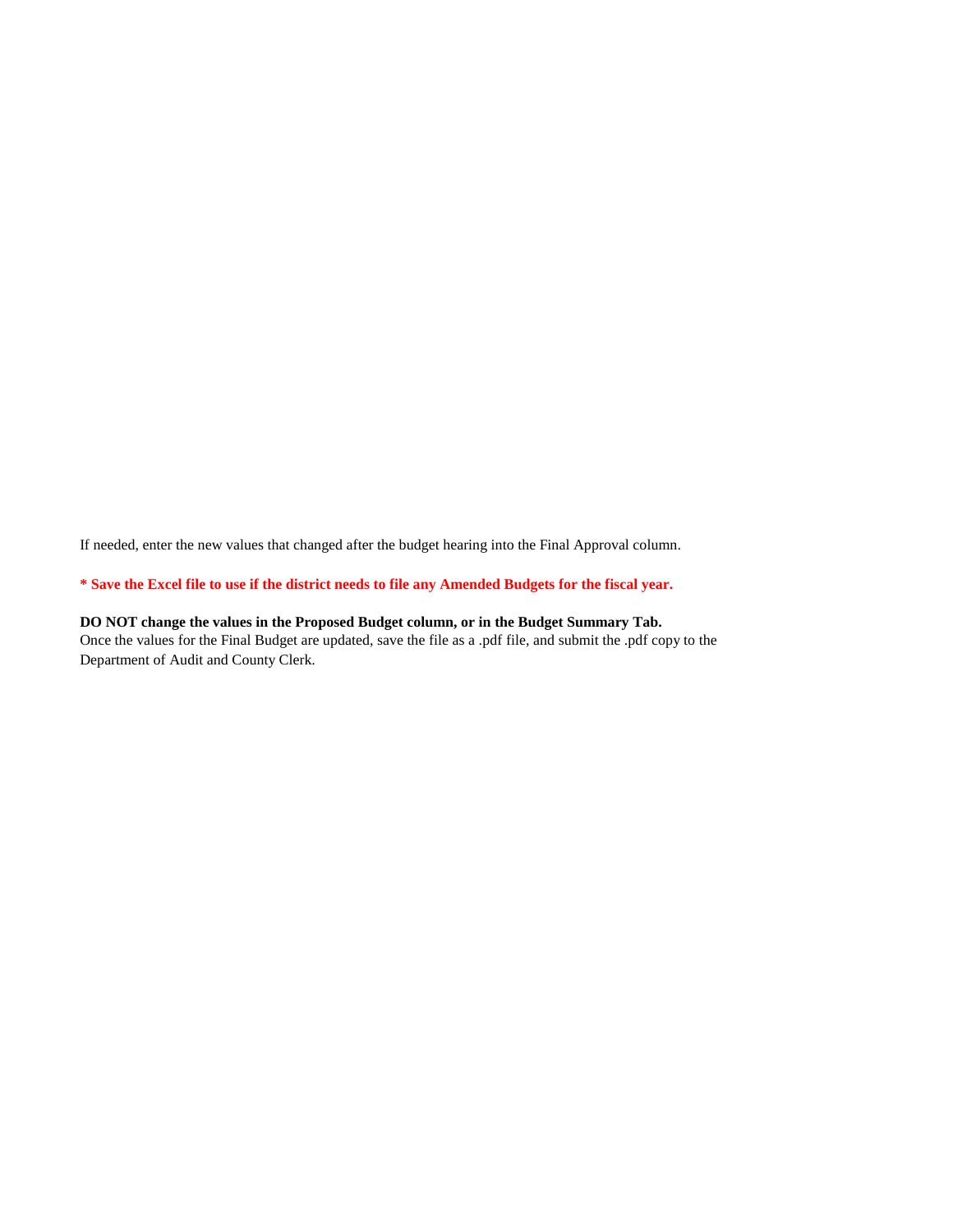## **Budget Execution**

The budget execution phase is the phase of the budget cycle which encompasses all the actions required to effectively, efficiently, and economically accomplish the programs for which funds were requested and approved. During this phase, it is important to align the budget classifications with the chart of accounts in order to facilitate the meaningful comparison of actual against budgeted revenues and expenditures. Performing this comparison will help to ensure spending is within approved budget limits. **It is important to remain within budget, as it is against state statute and, therefore, illegal to 'go over' budget [W.S. 16-12-407 and Wyoming Constitution Article 16, Section 7].**

In order to prevent **unauthorized and illegal spending**, if an unforeseen increase in revenues or expenditures occurs, it may be necessary to **amend the budget**. The budget must be amended if the entity intends to spend more than the total amount of expenditures approved within the budget [W.S. 16-12-407]. Amending the budget must be approved **prior to exceeding the budget.** It is unnecessary to amend the budget if budgeted funds are reallocated, but remain under or equal to the total approved expenditure. In the latter situation, although it is unnecessary to amend the budget, the movement must be approved in a board meeting and documented in the meeting minutes [W.S. 16-12-409].

EXAMPLE: If an entity only budgeted for a police department to spend \$5,000 on uniforms and \$15,000 on a vehicle, their budgeted "bottom line" expenditures would total \$20,000 (\$15,000+\$5,000). If the actual vehicle cost \$11,000, the police department would be able to move \$4,000 (\$15,000-\$11,000) from the vehicle budget to the uniforms, as long as the board approved the movement and it was documented in the meeting minutes. However, if the actual vehicle cost \$25,000 and the department purchased the vehicle, they would have gone over budget by \$10,000, since the "bottom line" expenditure would have totaled \$30,000 (\$25,000+\$5,000). This would be illegal if the entity did not amend their budget appropriately. Therefore, **prior to purchase,** the entity would have to amend the budget. If the budget is amended and the estimated expendable revenues remain greater than expenditures, as required by state statute [W.S. 16-12-407], then the department could purchase the vehicle legally.

It is important to note that additional funding sources such as grants or special appropriations may not be known at the time of the original budget preparation, but become available at a later date. Even if the cash is available, the authorization to spend the unexpected revenue has not been made. These funds must then be included in an amended budget or remain unspent.

If it is necessary to amend a budget, perform the following items:

- 1. Publish a hearing notice to include a summary of the tentative amended budget.
- 2. Hold a hearing to adopt the amended budget.
- 3. Then, send a copy of the certified amended budget to the County Clerk and the Department of Audit, Public Funds Division.

**To create an Amended budget,** open the Excel file that was used to create the Final Budget. In the drop-down box at the top of the Instructions tab, select "Amended Budget". In the top right corner of the Instructions tab (in cell P2), enter the fiscal year end that is being amended. This will ensure the columns of the form are labeled with the correct fiscal years.

In column L of the Budget Summary tab, enter the date of the Amended Budget approval. **DO NOT change the original budget hearing information.**

The information from the Final Budget will remain in the form, and will be added to the new Amended Budget column. Enter the new values for any items that have changed into the Amended Budget column. DO NOT change any values that do not need amended, or any values in any of the other columns, or the Budget Summary tab.

#### **\* Save the Excel file to use if the district needs to file any more Amended Budgets for the fiscal year.**

Once the values for the Amended Budget are updated, save the file as a .pdf file, and submit the .pdf copy to the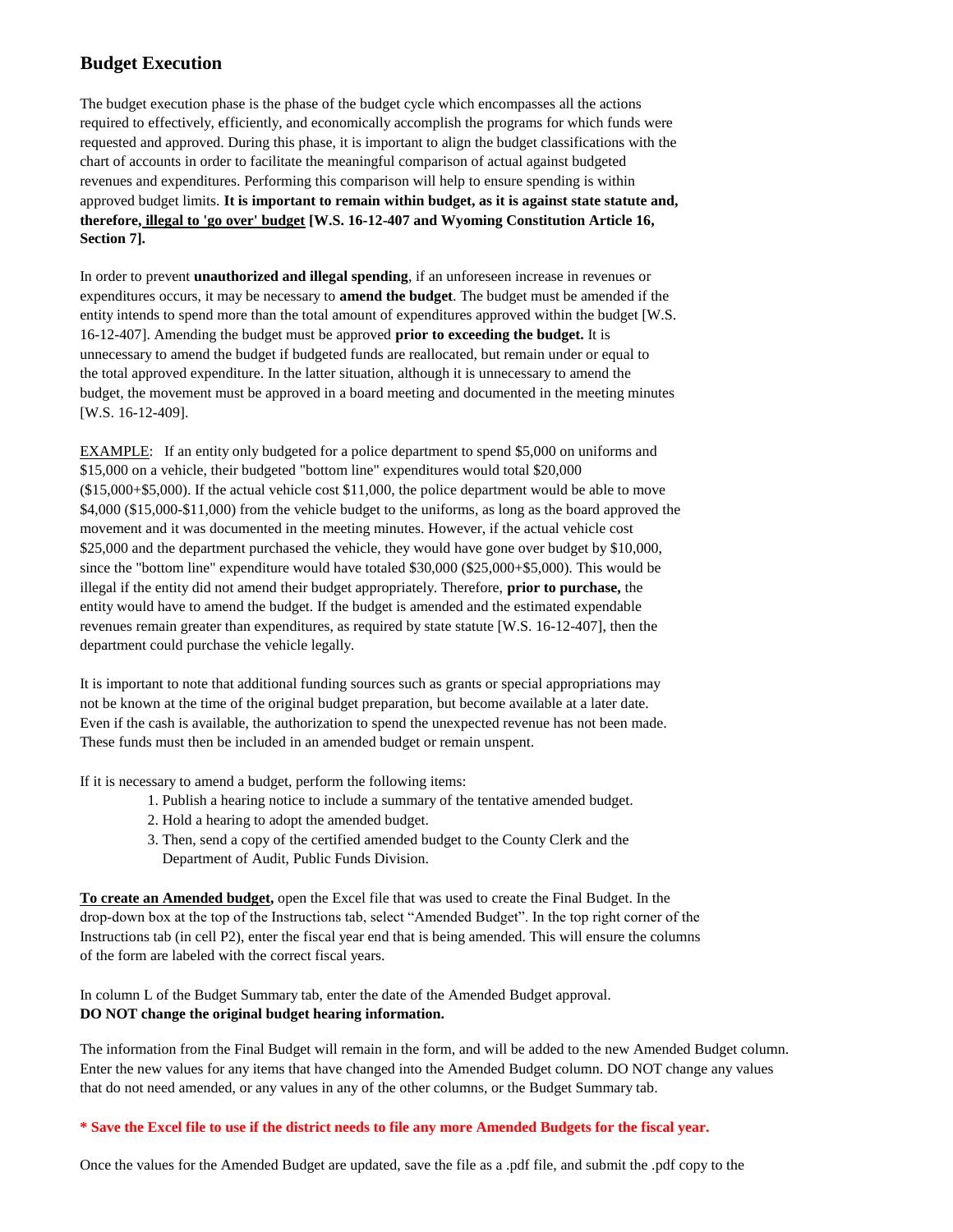Department of Audit and the County Clerk of the county where the special district is located.

**Emergency Expenditures** - If the governing body determines an emergency exists and the expenditure of money in excess of the general fund budget is necessary, it may make the expenditures from revenues available under W.S. 16-12-404(a)(ii) as reasonably necessary to meet the emergency. Notice of the declaration of emergency shall be published in a newspaper of general circulation within the district [W.S. 16-12-411], and notice of the emergency budget hearing shall be sent to the Department of Audit [W.S. 16-12-406(c)], along with the amended budget.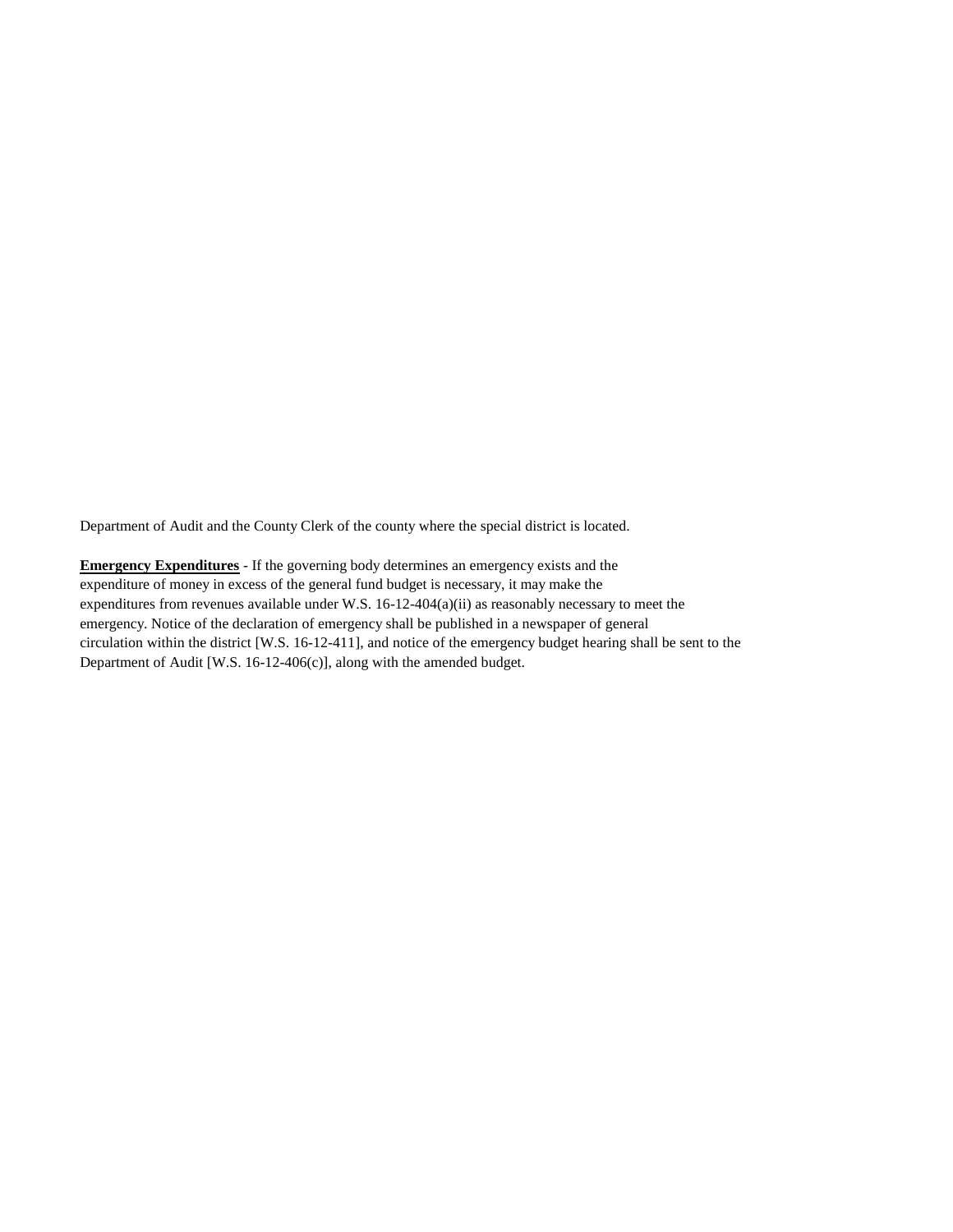## FY 7/1/22-6/30/23 **Proposed Budget**

|                                                                                                                         |             | Natrona County Predator Management District |                              |                                                                                                                                                                                                                                                                                                                                                                                                                                                                                                                                                                                                                                                                                                                                                                                                                                                                                                                                                                                                                                                                                                                                                                                                                                                                                                                                                                                                                                                                            |
|-------------------------------------------------------------------------------------------------------------------------|-------------|---------------------------------------------|------------------------------|----------------------------------------------------------------------------------------------------------------------------------------------------------------------------------------------------------------------------------------------------------------------------------------------------------------------------------------------------------------------------------------------------------------------------------------------------------------------------------------------------------------------------------------------------------------------------------------------------------------------------------------------------------------------------------------------------------------------------------------------------------------------------------------------------------------------------------------------------------------------------------------------------------------------------------------------------------------------------------------------------------------------------------------------------------------------------------------------------------------------------------------------------------------------------------------------------------------------------------------------------------------------------------------------------------------------------------------------------------------------------------------------------------------------------------------------------------------------------|
|                                                                                                                         |             |                                             |                              | <b>Budget Hearing Information</b>                                                                                                                                                                                                                                                                                                                                                                                                                                                                                                                                                                                                                                                                                                                                                                                                                                                                                                                                                                                                                                                                                                                                                                                                                                                                                                                                                                                                                                          |
| PO Box 1462                                                                                                             |             |                                             |                              | Location: Wyoming Wool Growers                                                                                                                                                                                                                                                                                                                                                                                                                                                                                                                                                                                                                                                                                                                                                                                                                                                                                                                                                                                                                                                                                                                                                                                                                                                                                                                                                                                                                                             |
| Casper, WY 82602                                                                                                        |             |                                             |                              | Date: 6/7/2022                                                                                                                                                                                                                                                                                                                                                                                                                                                                                                                                                                                                                                                                                                                                                                                                                                                                                                                                                                                                                                                                                                                                                                                                                                                                                                                                                                                                                                                             |
| 307-262-6669                                                                                                            |             |                                             |                              | <b>Time: 6:00pm</b>                                                                                                                                                                                                                                                                                                                                                                                                                                                                                                                                                                                                                                                                                                                                                                                                                                                                                                                                                                                                                                                                                                                                                                                                                                                                                                                                                                                                                                                        |
|                                                                                                                         |             |                                             |                              |                                                                                                                                                                                                                                                                                                                                                                                                                                                                                                                                                                                                                                                                                                                                                                                                                                                                                                                                                                                                                                                                                                                                                                                                                                                                                                                                                                                                                                                                            |
| Natrona County                                                                                                          |             |                                             |                              | Budget Prepared by: T.K. Atkinson, John Marton, Laurie Alexander                                                                                                                                                                                                                                                                                                                                                                                                                                                                                                                                                                                                                                                                                                                                                                                                                                                                                                                                                                                                                                                                                                                                                                                                                                                                                                                                                                                                           |
| <b>BUDGET MESSAGE</b><br>$S-A$                                                                                          |             |                                             |                              | W.S. 16-4-104(d)                                                                                                                                                                                                                                                                                                                                                                                                                                                                                                                                                                                                                                                                                                                                                                                                                                                                                                                                                                                                                                                                                                                                                                                                                                                                                                                                                                                                                                                           |
| you! T.K. Atkinson, President<br><b>RESERVE DESCRIPTION</b><br>S-B                                                      |             |                                             |                              | First, the Natrona County Predator Management Board greatly appreciates the funding that our State Legislature and Governor has made<br>available for the protection of our domestic livestock and wildlife. Without this funding we would not be able to have a program that is meeting<br>the needs of the producers in Natrona county. This board is funding three (3) trappers and a bookkeeper. Any additional funding, will be used<br>for aerial implementation. We hope that we have justified the expenditures with the number of coyotes killed. We work to keep a tolerable level<br>of predators throughout the county. The NCPMD is striving to facilitate increases in fawn numbers through management of special projects<br>such as our Bates Hole Project, Stove Gulch Project and Raven Control Project. We are working in close proximity with the Wyoming Game<br>and Fish and use their "Best Practice" prcedures which prescribes specific times and areas for aerial management. We also continue to work<br>with Wildlife Services to decrease the number of ravens which pray heavily on sage grouse eggs and young along with song birds which help<br>reduce the number of mosquitos. Our board resides in a highly residential area and is actively involved in protecting and expanding our<br>resident wildlife population. We appreciate the previous support we have received and will continue to strive to meet your expectations. Thank |
| The NCPMD has a refund account that currently has \$2,516.49. This account was established per state statutes.          |             |                                             |                              |                                                                                                                                                                                                                                                                                                                                                                                                                                                                                                                                                                                                                                                                                                                                                                                                                                                                                                                                                                                                                                                                                                                                                                                                                                                                                                                                                                                                                                                                            |
| S-C                                                                                                                     |             |                                             |                              |                                                                                                                                                                                                                                                                                                                                                                                                                                                                                                                                                                                                                                                                                                                                                                                                                                                                                                                                                                                                                                                                                                                                                                                                                                                                                                                                                                                                                                                                            |
|                                                                                                                         | Date of End |                                             |                              | Does the district have regular office hours                                                                                                                                                                                                                                                                                                                                                                                                                                                                                                                                                                                                                                                                                                                                                                                                                                                                                                                                                                                                                                                                                                                                                                                                                                                                                                                                                                                                                                |
| <b>Names of Board Members</b>                                                                                           | of Term     |                                             | exceeding 20 hours per week? | Yes                                                                                                                                                                                                                                                                                                                                                                                                                                                                                                                                                                                                                                                                                                                                                                                                                                                                                                                                                                                                                                                                                                                                                                                                                                                                                                                                                                                                                                                                        |
| T.K. Atkinson, President                                                                                                | 12/31/24    | If Yes, enter                               |                              |                                                                                                                                                                                                                                                                                                                                                                                                                                                                                                                                                                                                                                                                                                                                                                                                                                                                                                                                                                                                                                                                                                                                                                                                                                                                                                                                                                                                                                                                            |
| Bob Harlan, Vice President                                                                                              | 12/31/23    | Address of office:                          |                              | 159 N. Wolcott, Ste. 117                                                                                                                                                                                                                                                                                                                                                                                                                                                                                                                                                                                                                                                                                                                                                                                                                                                                                                                                                                                                                                                                                                                                                                                                                                                                                                                                                                                                                                                   |
| John Marton, Sec/Tres                                                                                                   | 12/31/23    | City, State, Zip:                           | Casper, WY 82604             |                                                                                                                                                                                                                                                                                                                                                                                                                                                                                                                                                                                                                                                                                                                                                                                                                                                                                                                                                                                                                                                                                                                                                                                                                                                                                                                                                                                                                                                                            |
| J.D. Atkinson, Sportsman                                                                                                | 12/31/24    | Phone Number:                               | 307-265-2376                 |                                                                                                                                                                                                                                                                                                                                                                                                                                                                                                                                                                                                                                                                                                                                                                                                                                                                                                                                                                                                                                                                                                                                                                                                                                                                                                                                                                                                                                                                            |
| Kevin Forgey, Sheep                                                                                                     | 12/31/23    | Hours Open:                                 | 9:00am-3:00pm                |                                                                                                                                                                                                                                                                                                                                                                                                                                                                                                                                                                                                                                                                                                                                                                                                                                                                                                                                                                                                                                                                                                                                                                                                                                                                                                                                                                                                                                                                            |
| Jarrod Hendry, Cattle                                                                                                   | 12/31/23    |                                             |                              |                                                                                                                                                                                                                                                                                                                                                                                                                                                                                                                                                                                                                                                                                                                                                                                                                                                                                                                                                                                                                                                                                                                                                                                                                                                                                                                                                                                                                                                                            |
| Tony Kiser, Sportsman                                                                                                   | 12/31/23    |                                             |                              |                                                                                                                                                                                                                                                                                                                                                                                                                                                                                                                                                                                                                                                                                                                                                                                                                                                                                                                                                                                                                                                                                                                                                                                                                                                                                                                                                                                                                                                                            |
| Mike Owens, Sheep                                                                                                       | 12/31/23    |                                             |                              |                                                                                                                                                                                                                                                                                                                                                                                                                                                                                                                                                                                                                                                                                                                                                                                                                                                                                                                                                                                                                                                                                                                                                                                                                                                                                                                                                                                                                                                                            |
| Chris Robinett, Cattle                                                                                                  | 12/31/23    |                                             |                              |                                                                                                                                                                                                                                                                                                                                                                                                                                                                                                                                                                                                                                                                                                                                                                                                                                                                                                                                                                                                                                                                                                                                                                                                                                                                                                                                                                                                                                                                            |
| Huey Sandfort, Sportsman                                                                                                | 12/31/24    |                                             |                              |                                                                                                                                                                                                                                                                                                                                                                                                                                                                                                                                                                                                                                                                                                                                                                                                                                                                                                                                                                                                                                                                                                                                                                                                                                                                                                                                                                                                                                                                            |
|                                                                                                                         |             |                                             |                              |                                                                                                                                                                                                                                                                                                                                                                                                                                                                                                                                                                                                                                                                                                                                                                                                                                                                                                                                                                                                                                                                                                                                                                                                                                                                                                                                                                                                                                                                            |
| Where are the minutes of your board meeting available for public review?<br>159 N. Wolcott, Ste. 117, Casper, WY 82601  |             |                                             |                              |                                                                                                                                                                                                                                                                                                                                                                                                                                                                                                                                                                                                                                                                                                                                                                                                                                                                                                                                                                                                                                                                                                                                                                                                                                                                                                                                                                                                                                                                            |
| How and where are the notices of meeting posted for the public?                                                         |             |                                             |                              |                                                                                                                                                                                                                                                                                                                                                                                                                                                                                                                                                                                                                                                                                                                                                                                                                                                                                                                                                                                                                                                                                                                                                                                                                                                                                                                                                                                                                                                                            |
| Advertised in the Roundup and a meeting notice with meeting dates and times is on the door of the Wyoming Wool Growers. |             |                                             |                              |                                                                                                                                                                                                                                                                                                                                                                                                                                                                                                                                                                                                                                                                                                                                                                                                                                                                                                                                                                                                                                                                                                                                                                                                                                                                                                                                                                                                                                                                            |
| Where are the public meetings held?                                                                                     |             |                                             |                              |                                                                                                                                                                                                                                                                                                                                                                                                                                                                                                                                                                                                                                                                                                                                                                                                                                                                                                                                                                                                                                                                                                                                                                                                                                                                                                                                                                                                                                                                            |
|                                                                                                                         |             |                                             |                              |                                                                                                                                                                                                                                                                                                                                                                                                                                                                                                                                                                                                                                                                                                                                                                                                                                                                                                                                                                                                                                                                                                                                                                                                                                                                                                                                                                                                                                                                            |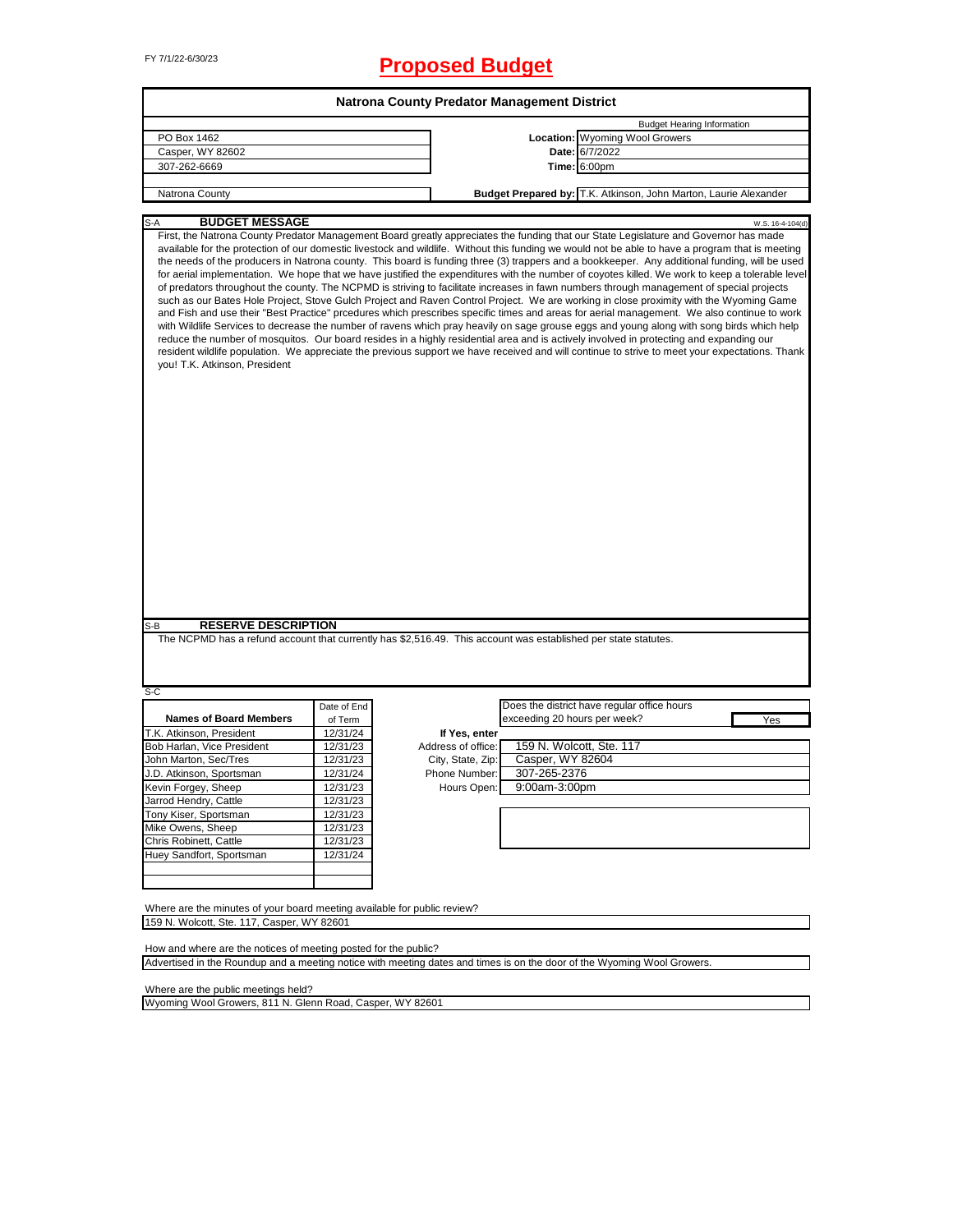## **PROPOSED BUDGET SUMMARY**

|       | <b>OVERVIEW</b>                                             | 2020-2021<br>Actual | 2021-2022<br>Estimated | 2022-2023<br>Proposed | Pending<br>Approval |
|-------|-------------------------------------------------------------|---------------------|------------------------|-----------------------|---------------------|
| $S-1$ | <b>Total Budgeted Expenditures</b>                          | \$313,837           | \$299,467              | \$303,025             |                     |
| $S-2$ | <b>Total Principal to Pay on Debt</b>                       | \$0                 | \$0                    |                       |                     |
| $S-3$ | <b>Total Change to Restricted Funds</b>                     | \$0                 | \$0                    |                       |                     |
| $S-4$ | <b>Total General Fund and Forecasted Revenues Available</b> | \$481.280           | \$488,008              | \$406.228             |                     |
| $S-5$ | Amount requested from County Commissioners                  | \$0                 | \$0                    |                       |                     |
| $S-6$ | <b>Additional Funding Needed:</b>                           |                     |                        |                       |                     |

| <b>REVENUE SUMMARY</b> |                                              | 2020-2021 | 2021-2022 | 2022-2023                                   | Pending                                                                                                                                                                                                                              |
|------------------------|----------------------------------------------|-----------|-----------|---------------------------------------------|--------------------------------------------------------------------------------------------------------------------------------------------------------------------------------------------------------------------------------------|
|                        |                                              | Actual    | Estimated | Proposed                                    | Approval                                                                                                                                                                                                                             |
|                        |                                              |           |           |                                             |                                                                                                                                                                                                                                      |
| $S-7$                  | <b>Operating Revenues</b>                    | \$0       | \$0       | \$0                                         | en de la familie de la familie de la familie de la familie de la familie de la familie de la familie de la fam<br>Constituit de la familie de la familie de la familie de la familie de la familie de la familie de la familie d     |
| $S-8$                  | Tax levy (From the County Treasurer)         | \$0       | \$0       | \$0                                         | en de la familie de la familie de la familie de la familie de la familie de la familie de la familie de la fam<br>Construction de la familie de la familie de la familie de la familie de la familie de la familie de la familie     |
| $S-9$                  | <b>Government Support</b>                    | \$0       | \$0       | \$0                                         | en de la familie de la familie de la familie de la familie de la familie de la familie de la familie de la fam<br>Construction de la familie de la familie de la familie de la familie de la familie de la familie de la familie     |
| $S-10$                 | Grants                                       | \$180,000 | \$180,000 | \$195,000                                   | <u> Mariji (Mariji) (</u>                                                                                                                                                                                                            |
| $S-11$                 | Other County Support (Not from Co. Treas.)   | \$0       | \$0       | \$0                                         | en de la familie de la familie de la familie de la familie de la familie de la familie de la familie de la fam<br>De la familie de la familie de la familie de la familie de la familie de la familie de la familie de la famili     |
| $S-12$                 | <b>Miscellaneous</b>                         | \$2,516   | \$2,520   | \$2,520                                     | <u>Maria B</u>                                                                                                                                                                                                                       |
| $S-13$                 | <b>Other Forecasted Revenue</b>              | \$102,682 | \$109,406 | \$109,406                                   | <u> Mariji (</u>                                                                                                                                                                                                                     |
|                        |                                              |           |           |                                             |                                                                                                                                                                                                                                      |
| $S-14$                 | <b>Total Revenue</b>                         | \$285,198 | \$291,926 | \$306,926                                   | <u> Harristo III.</u>                                                                                                                                                                                                                |
|                        | FY 7/1/22-6/30/23                            |           |           | Natrona County Predator Management District |                                                                                                                                                                                                                                      |
|                        | <b>EXPENDITURE SUMMARY</b>                   | 2020-2021 | 2021-2022 | 2022-2023                                   | Pending                                                                                                                                                                                                                              |
|                        |                                              | Actual    | Estimated | Proposed                                    | Approval                                                                                                                                                                                                                             |
|                        |                                              |           |           |                                             |                                                                                                                                                                                                                                      |
| $S-15$                 | <b>Capital Outlay</b>                        | \$0       | \$0       | \$0                                         | an dhe                                                                                                                                                                                                                               |
| $S-16$                 | <b>Interest and Fees On Debt</b>             | \$0       | \$0       | \$0                                         | en de la familie de la familie de la familie de la familie de la familie de la familie de la familie de la fa<br>Concelho de la familie de la familie de la familie de la familie de la familie de la familie de la familie de<br>Co |
| $S-17$                 | <b>Administration</b>                        | \$10,592  | \$10,400  | \$10,750                                    | <u> Maria Maria I</u>                                                                                                                                                                                                                |
| $S-18$                 | <b>Operations</b>                            | \$302,445 | \$288,267 | \$291,475                                   | <u>Tiliki k</u>                                                                                                                                                                                                                      |
| $S-19$                 | <b>Indirect Costs</b>                        | \$800     | \$800     | \$800                                       | <u>tik k</u>                                                                                                                                                                                                                         |
| S-20R                  | <b>Expenditures paid by Reserves</b>         | \$0       | \$0       | \$0                                         | en de la familie de la familie de la familie de la familie de la familie de la familie de la familie de la fam<br>De la familie de la familie de la familie de la familie de la familie de la familie de la familie de la famili     |
| $S-20$                 | <b>Total Expenditures</b>                    | \$313,837 | \$299,467 | \$303,025                                   | <u> Kalèndher Ka</u>                                                                                                                                                                                                                 |
|                        |                                              |           |           |                                             |                                                                                                                                                                                                                                      |
|                        |                                              | 2020-2021 | 2021-2022 | 2022-2023                                   | Pending                                                                                                                                                                                                                              |
|                        | <b>DEBT SUMMARY</b>                          | Actual    | Estimated | Proposed                                    | Approval                                                                                                                                                                                                                             |
|                        |                                              |           |           |                                             |                                                                                                                                                                                                                                      |
| $S-21$                 | <b>Principal Paid on Debt</b>                | \$0       | \$0       | \$0                                         | en de la familie de la familie de la familie de la familie de la familie de la familie de la familie de la fam<br>Constitution de la familie de la familie de la familie de la familie de la familie de la familie de la familie     |
|                        |                                              |           |           |                                             |                                                                                                                                                                                                                                      |
|                        | <b>CASH AND INVESTMENTS</b>                  | 2020-2021 | 2021-2022 | 2022-2023                                   | Pending                                                                                                                                                                                                                              |
|                        |                                              | Actual    | Estimated | Proposed                                    | Approval                                                                                                                                                                                                                             |
|                        |                                              |           |           |                                             |                                                                                                                                                                                                                                      |
| $S-22$                 | <b>TOTAL GENERAL FUNDS</b>                   | \$196.082 | \$196.082 | \$99.302                                    | <u>, and a complete the complete state</u>                                                                                                                                                                                           |
|                        |                                              |           |           |                                             |                                                                                                                                                                                                                                      |
|                        | <b>Summary of Reserve Funds</b>              |           |           |                                             |                                                                                                                                                                                                                                      |
| $S-23$                 | <b>Beginning Balance in Reserve Accounts</b> |           |           |                                             |                                                                                                                                                                                                                                      |
| $S-24$                 | a. Sinking and Debt Service Funds            | \$0       | \$0       | \$0                                         | en de la filosofia<br>Altredo                                                                                                                                                                                                        |
| $S-25$                 | b. Reserves                                  | \$0       | \$0       | \$0                                         | e de la composición de la composición de la composición de la composición de la composición de la composición<br>Campo de la composición de la composición de la composición de la composición de la composición de la composic      |
| $S-26$                 | c. Bond Funds                                | \$0       | \$0       | \$0                                         |                                                                                                                                                                                                                                      |
|                        | Total Reserves (a+b+c)                       | \$0       | \$0       | \$0                                         | en de la familie de la familie de la familie de la familie de la familie de la familie de la familie de la fam<br>Construction de la familie de la familie de la familie de la familie de la familie de la familie de la familie     |
| $S-27$                 | Amount to be added                           |           |           |                                             |                                                                                                                                                                                                                                      |
| $S-28$                 | a. Sinking and Debt Service Funds            | \$0       | \$0       | \$0                                         |                                                                                                                                                                                                                                      |
| $S-29$                 | b. Reserves                                  | \$0       | \$0       | \$0                                         |                                                                                                                                                                                                                                      |
| $S-30$                 | c. Bond Funds                                | \$0       | \$0       | \$0                                         | e de la composición de la composición de la composición de la composición de la composición de la composición<br>Campo de la composición de la composición de la composición de la composición de la composición de la composic      |
|                        | Total to be added (a+b+c)                    | \$0       | \$0       | \$0                                         | en<br>Geografia                                                                                                                                                                                                                      |
|                        |                                              |           |           |                                             |                                                                                                                                                                                                                                      |
| $S-31$                 | <b>Subtotal</b>                              | \$0       | \$0       | \$0                                         |                                                                                                                                                                                                                                      |
| $S-32$                 | Less Total to be spent                       | \$0       | \$0       | \$0                                         | e de la provincia de la construcción de la construcción de la construcción de la construcción de la construcció<br>Construcción                                                                                                      |
| $S-33$                 | TOTAL RESERVES AT END OF FISCAL YEAR         | \$0       | \$0       | \$0                                         | en de la filosofia<br>Altres de la filòlogía                                                                                                                                                                                         |
|                        |                                              |           |           |                                             | End of Summary                                                                                                                                                                                                                       |
|                        |                                              |           |           |                                             |                                                                                                                                                                                                                                      |

*Budget Officer / District Official (if not same as "Submitted by")*

Date adopted by Special District

| <b>DISTRICT ADDRESS: PO Box 1462</b> |                  | <b>PREPARED BY:</b> T.K. Atkinson. John Marton. Lauri |
|--------------------------------------|------------------|-------------------------------------------------------|
|                                      | Casper. WY 82602 |                                                       |

**DISTRICT PHONE:** 307-262-6669

1/23/19 *Form approved by Wyoming Department of Audit, Public Funds Division Prepared in compliance with the Uniform Municipal Fiscal Procedures Act (W.S. 16-4-101 through 124) as it applies.*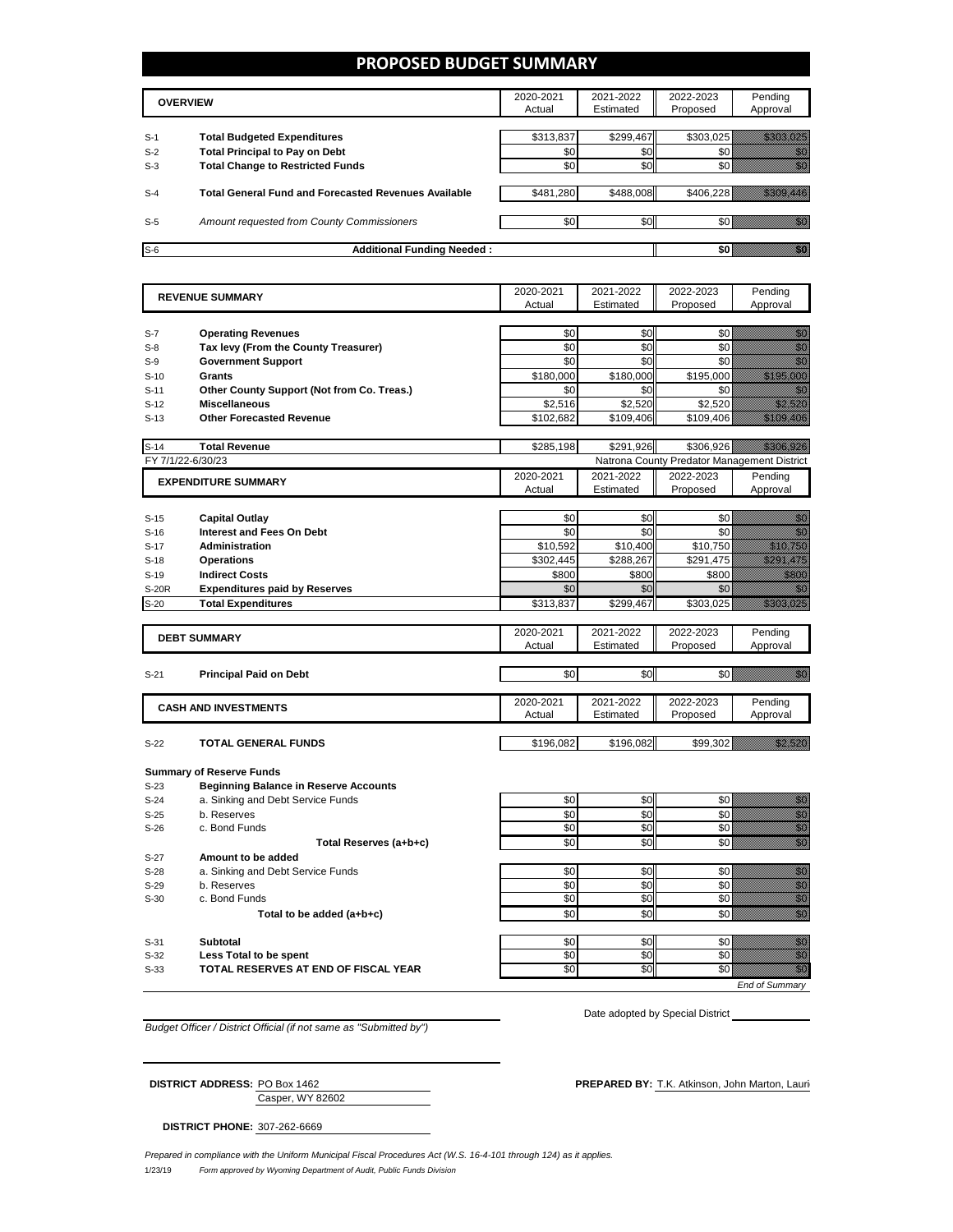|                    | Natrona County Predator Management District                                          |                                 |                     |                        | <b>FYE</b>            | 6/30/2023                                                                                                                                                                                                                        |
|--------------------|--------------------------------------------------------------------------------------|---------------------------------|---------------------|------------------------|-----------------------|----------------------------------------------------------------------------------------------------------------------------------------------------------------------------------------------------------------------------------|
|                    | <b>NAME OF DISTRICT/BOARD</b>                                                        |                                 |                     |                        |                       |                                                                                                                                                                                                                                  |
|                    | PROPERTY TAXES AND ASSESSMENTS                                                       |                                 |                     |                        |                       |                                                                                                                                                                                                                                  |
|                    |                                                                                      |                                 |                     |                        |                       |                                                                                                                                                                                                                                  |
|                    |                                                                                      | <b>DOA Chart</b><br>of Accounts | 2020-2021<br>Actual | 2021-2022<br>Estimated | 2022-2023<br>Proposed | Pending<br>Approval                                                                                                                                                                                                              |
| $R-1$<br>$R-1.1$   | <b>Property Taxes and Assessments Received</b>                                       | 4001                            | \$0                 | \$0                    | \$0                   |                                                                                                                                                                                                                                  |
| $R-1.2$            | Tax Levy (From the County Treasurer)<br>Other County Support (see note on the right) | 4005                            | \$0                 | \$0                    | \$0                   |                                                                                                                                                                                                                                  |
|                    |                                                                                      |                                 |                     |                        |                       |                                                                                                                                                                                                                                  |
|                    | <b>FORECASTED REVENUE</b>                                                            |                                 |                     |                        |                       |                                                                                                                                                                                                                                  |
|                    |                                                                                      | <b>DOA Chart</b><br>of Accounts | 2020-2021<br>Actual | 2021-2022<br>Estimated | 2022-2023<br>Proposed | Pending<br>Approval                                                                                                                                                                                                              |
| $R-2$              | <b>Revenues from Other Governments</b>                                               |                                 |                     |                        |                       |                                                                                                                                                                                                                                  |
| $R-2.1$            | State Aid                                                                            | 4211                            | \$0                 | \$0                    | \$0                   |                                                                                                                                                                                                                                  |
|                    | R-2.2 Additional County Aid (non-treasurer)                                          | 4237                            | \$0                 | \$0                    | \$0                   |                                                                                                                                                                                                                                  |
|                    | R-2.3 City (or Town) Aid                                                             | 4237                            | \$0                 | \$0                    | \$0                   |                                                                                                                                                                                                                                  |
| $R - 2.4$          | Other (Specify)                                                                      | 4237                            | \$0                 | \$0                    | \$0                   |                                                                                                                                                                                                                                  |
| $R-2.5$            | <b>Total Government Support</b>                                                      |                                 | \$0                 | \$0                    | \$0                   | en de la familie de la familie de la familie de la familie de la familie de la familie de la familie de la fam<br>Constituit de la familie de la familie de la familie de la familie de la familie de la familie de la familie d |
| $R-3$              | <b>Operating Revenues</b>                                                            |                                 |                     |                        |                       |                                                                                                                                                                                                                                  |
| $R - 3.1$<br>R-3.2 | <b>Customer Charges</b><br>Sales of Goods or Services                                | 4300<br>4300                    | \$0<br>\$0          | \$0<br>\$0             | \$0<br>\$0            |                                                                                                                                                                                                                                  |
|                    | R-3.3 Other Assessments                                                              | 4503                            | \$0                 | \$0                    | \$0                   |                                                                                                                                                                                                                                  |
| $R - 3.4$          | <b>Total Operating Revenues</b>                                                      |                                 | \$0                 | \$0                    | \$0                   | en de la facta de la facta de la facta de la facta de la facta de la facta de la facta de la facta de la facta<br>Constituidad                                                                                                   |
| $R-4$              | <b>Grants</b>                                                                        |                                 |                     |                        |                       |                                                                                                                                                                                                                                  |
| $R - 4.1$          | <b>Direct Federal Grants</b>                                                         | 4201                            |                     |                        |                       |                                                                                                                                                                                                                                  |
|                    | R-4.2 Federal Grants thru State Agencies                                             | 4201                            |                     |                        |                       |                                                                                                                                                                                                                                  |
|                    | R-4.3 Grants from State Agencies                                                     | 4211                            | \$180,000           | \$184,988              | \$195,000             | <u>Martin Sa</u>                                                                                                                                                                                                                 |
| $R - 4.4$          | <b>Total Grants</b>                                                                  |                                 | \$180,000           | \$184.988              | \$195,000             | <u>The Company of the Company of the Company of the Company of the Company of the Company of the Company of the </u>                                                                                                             |
| $R-5$              | <b>Miscellaneous Revenue</b>                                                         |                                 |                     |                        |                       |                                                                                                                                                                                                                                  |
| $R - 5.1$          | Interest                                                                             | 4501                            |                     |                        |                       |                                                                                                                                                                                                                                  |
| $R-5.2$            | Other: Specify<br><b>Refund Account</b>                                              | 4500                            | \$2,516             | \$2,520                | \$2,520               | a katika katika katika katika katika katika katika katika katika katika katika katika katika katika katika kat<br>Katika katika katika katika katika katika katika katika katika katika katika katika katika katika katika katik |
|                    | R-5.3 Other: Additional                                                              |                                 |                     |                        |                       |                                                                                                                                                                                                                                  |
| $R-5.4$            | <b>Total Miscellaneous</b>                                                           |                                 | \$2,516             | \$2,520                | \$2,520               | <u>Mariji ya K</u>                                                                                                                                                                                                               |
| $R - 5.5$          | <b>Total Forecasted Revenue</b>                                                      |                                 | \$182,516           | \$187,508              | \$197,520             | <u>Tarihin ka</u>                                                                                                                                                                                                                |
| $R-6$              | <b>Other Forecasted Revenue</b>                                                      |                                 |                     |                        |                       |                                                                                                                                                                                                                                  |
| $R-6.1$            | a. Other past due as estimated by Co. Treas.                                         | 4004                            | \$0                 | \$0                    | \$0                   |                                                                                                                                                                                                                                  |
| $R-6.2$            | b. Other forecasted revenue (specify):                                               |                                 |                     |                        |                       |                                                                                                                                                                                                                                  |
| $R-6.3$            | Livestock Tax                                                                        | 4500                            | \$48,682            | \$55,406               | \$55,406              | <u> Karl Barat Sala</u>                                                                                                                                                                                                          |
| $R-6.4$            | <b>Wildlife Projects</b>                                                             | 4500                            | \$54,000            | \$54,000               | \$54,000              | <u> Karl Sara</u>                                                                                                                                                                                                                |
| $R-6.5$            |                                                                                      |                                 |                     |                        |                       |                                                                                                                                                                                                                                  |
| $R-6.6$            | Total Other Forecasted Revenue (a+b)                                                 |                                 | \$102,682           | \$109.406              | \$109,406             | a katalunggal katalunggal katalunggal katalunggal katalunggal katalunggal katalunggal katalunggal katalunggal<br>Katalunggal katalunggal katalunggal katalunggal katalunggal katalunggal katalunggal katalunggal katalunggal ka  |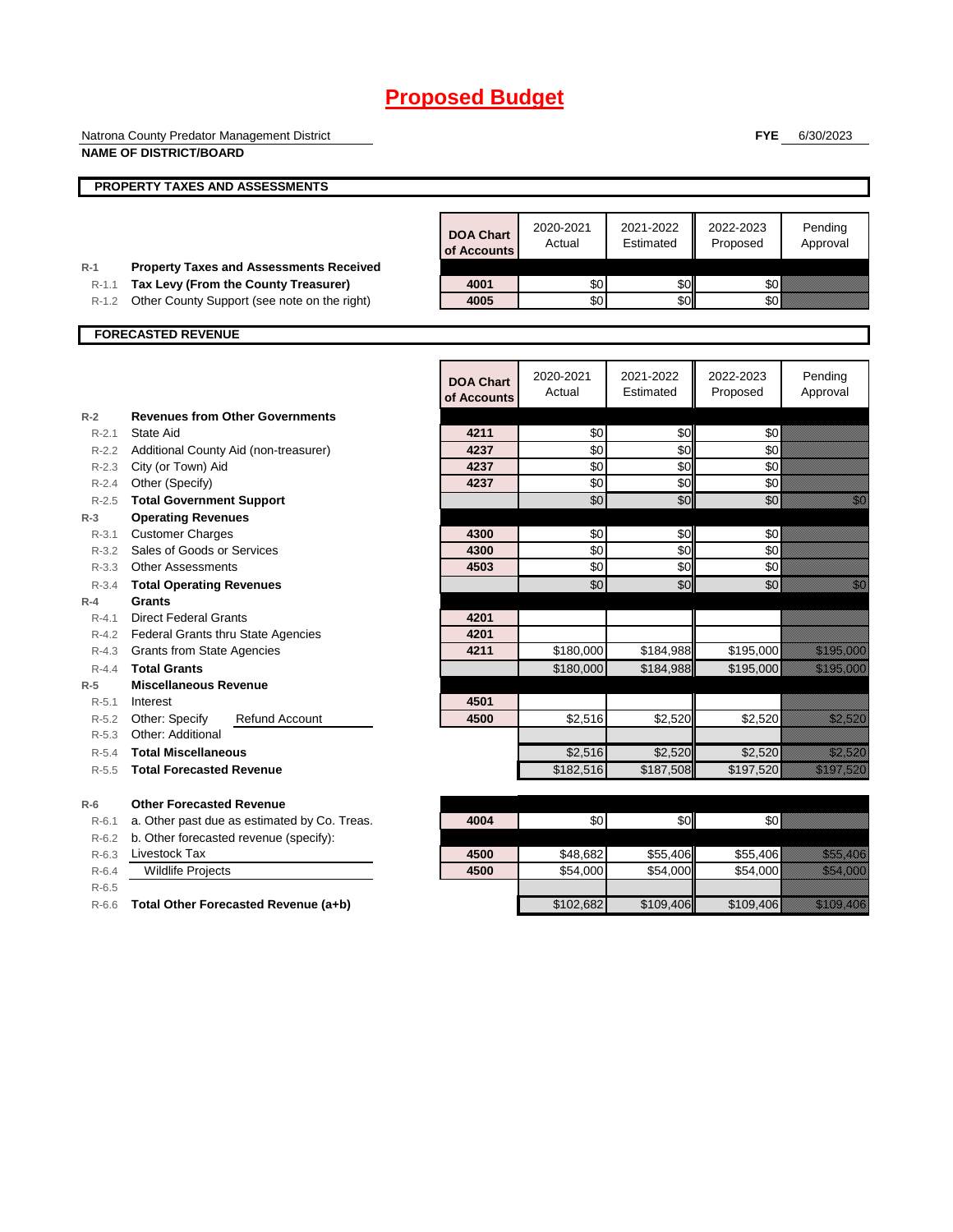## **CAPITAL OUTLAY BUDGET**

| F-1     | <b>Capital Outlay</b>       |
|---------|-----------------------------|
| $F-11$  | Real Property               |
| $F-12$  | Vehicles                    |
| $F-1.3$ | <b>Office Equipment</b>     |
| $F-14$  | Other (Specify)             |
| $F-1.5$ |                             |
| $F-16$  |                             |
| $F-17$  |                             |
| $F-1.8$ | <b>TOTAL CAPITAL OUTLAY</b> |
|         |                             |

|           |                             | <b>DOA Chart</b><br>of Accounts | 2020-2021<br>Actual | 2021-2022<br>Estimated | 2022-2023<br>Proposed | Pending<br>Approval                                                                                                                                                                                                             |
|-----------|-----------------------------|---------------------------------|---------------------|------------------------|-----------------------|---------------------------------------------------------------------------------------------------------------------------------------------------------------------------------------------------------------------------------|
|           | <b>Capital Outlay</b>       |                                 |                     |                        |                       |                                                                                                                                                                                                                                 |
| $E - 1.1$ | <b>Real Property</b>        | 6201                            | \$0                 | \$0                    | \$0                   |                                                                                                                                                                                                                                 |
| $E - 1.2$ | Vehicles                    | 6210                            | \$0                 | \$0                    | \$0                   |                                                                                                                                                                                                                                 |
| $E - 1.3$ | Office Equipment            | 6211                            | \$0                 | \$0                    | \$0                   |                                                                                                                                                                                                                                 |
| $E - 1.4$ | Other (Specify)             |                                 |                     |                        |                       |                                                                                                                                                                                                                                 |
| $E-1.5$   |                             | 6200                            | \$0                 | \$0                    | \$0                   |                                                                                                                                                                                                                                 |
| $E-1.6$   |                             | 6200                            | \$0                 | \$0                    | 30 <sup>l</sup>       |                                                                                                                                                                                                                                 |
| $E - 1.7$ |                             |                                 |                     |                        |                       |                                                                                                                                                                                                                                 |
| $E-1.8$   | <b>TOTAL CAPITAL OUTLAY</b> |                                 | \$0                 | \$0                    | 30 <sup>8</sup>       | en de la familie de la familie de la familie de la familie de la familie de la familie de la familie de la fam<br>Concelle de la familie de la familie de la familie de la familie de la familie de la familie de la familie de |

## **ADMINISTRATION BUDGET**

|           |                                      | <b>DOA Chart</b><br>of Accounts | 2020-2021<br>Actual | 2021-2022<br>Estimated | 2022-2023<br>Proposed | Pending<br>Approval                                                                                                    |
|-----------|--------------------------------------|---------------------------------|---------------------|------------------------|-----------------------|------------------------------------------------------------------------------------------------------------------------|
| $E-2$     | <b>Personnel Services</b>            |                                 |                     |                        |                       |                                                                                                                        |
| $E - 2.1$ | Administrator                        | 7002                            |                     |                        |                       |                                                                                                                        |
| $E - 2.2$ | Secretary                            | 7003                            | \$6,800             | \$6,700                | \$7,000               | <u>tions and the second second in the second second in the second second in the second second in the second second</u> |
| $E - 2.3$ | Clerical                             | 7004                            |                     |                        |                       |                                                                                                                        |
| $E - 2.4$ | Other (Specify)                      |                                 |                     |                        |                       |                                                                                                                        |
| $E - 2.5$ |                                      | 7005                            |                     |                        |                       |                                                                                                                        |
| $E - 2.6$ |                                      | 7005                            |                     |                        |                       |                                                                                                                        |
| $E - 2.7$ |                                      |                                 |                     |                        |                       |                                                                                                                        |
| $E-3$     | <b>Board Expenses</b>                |                                 |                     |                        |                       |                                                                                                                        |
| $E - 3.1$ | Travel                               | 7011                            | \$0                 | \$0                    | \$0                   |                                                                                                                        |
| $E - 3.2$ | Mileage                              | 7012                            | \$232               | \$0                    | \$0                   |                                                                                                                        |
| $E - 3.3$ | Other (Specify)                      |                                 |                     |                        |                       |                                                                                                                        |
| $E - 3.4$ |                                      | 7013                            |                     |                        |                       |                                                                                                                        |
| $E - 3.5$ |                                      | 7013                            |                     |                        |                       |                                                                                                                        |
| $E - 3.6$ |                                      |                                 |                     |                        |                       |                                                                                                                        |
| $E-4$     | <b>Contractual Services</b>          |                                 |                     |                        |                       |                                                                                                                        |
| $E - 4.1$ | Legal                                | 7021                            | \$0                 | \$0                    | \$0                   |                                                                                                                        |
| $E-4.2$   | Accounting/Auditing                  | 7022                            | \$1,945             | \$2,000                | \$2,000               | <u>till framförfattar en sta</u>                                                                                       |
| $E - 4.3$ | Other (Specify)                      |                                 |                     |                        |                       |                                                                                                                        |
| $E - 4.4$ |                                      | 7023                            |                     |                        |                       |                                                                                                                        |
| $E-4.5$   |                                      | 7023                            |                     |                        |                       |                                                                                                                        |
| $E-4.6$   |                                      |                                 |                     |                        |                       |                                                                                                                        |
| $E-5$     | <b>Other Administrative Expenses</b> |                                 |                     |                        |                       |                                                                                                                        |
| $E - 5.1$ | <b>Office Supplies</b>               | 7031                            | \$415               | \$500                  | \$500                 | <u>tion and</u>                                                                                                        |
| $E - 5.2$ | Office equipment, rent & repair      | 7032                            | \$0                 | \$0                    | \$0                   |                                                                                                                        |
| $E - 5.3$ | Education                            | 7033                            | $\sqrt{6}$          | \$0                    | $\frac{6}{3}$         |                                                                                                                        |
| $E - 5.4$ | Registrations                        | 7034                            | $\overline{60}$     | \$0                    | \$0                   |                                                                                                                        |
| $E-5.5$   | Other (Specify)                      |                                 |                     |                        |                       |                                                                                                                        |
| $E - 5.6$ | <b>Meeting Expenses</b>              | 7035                            | \$0                 | \$0                    | \$50                  | <u>i k</u>                                                                                                             |
| $E - 5.7$ | Advertising                          | 7035                            | \$1,200             | $\overline{$}1,200$    | \$1,200               | <u> Karlin Sara</u>                                                                                                    |
| $E - 5.8$ |                                      |                                 |                     |                        |                       |                                                                                                                        |
| $E-6$     | <b>TOTAL ADMINISTRATION</b>          |                                 | \$10,592            | \$10,400               | \$10,750              | a katika katika katika katika katika katika ali                                                                        |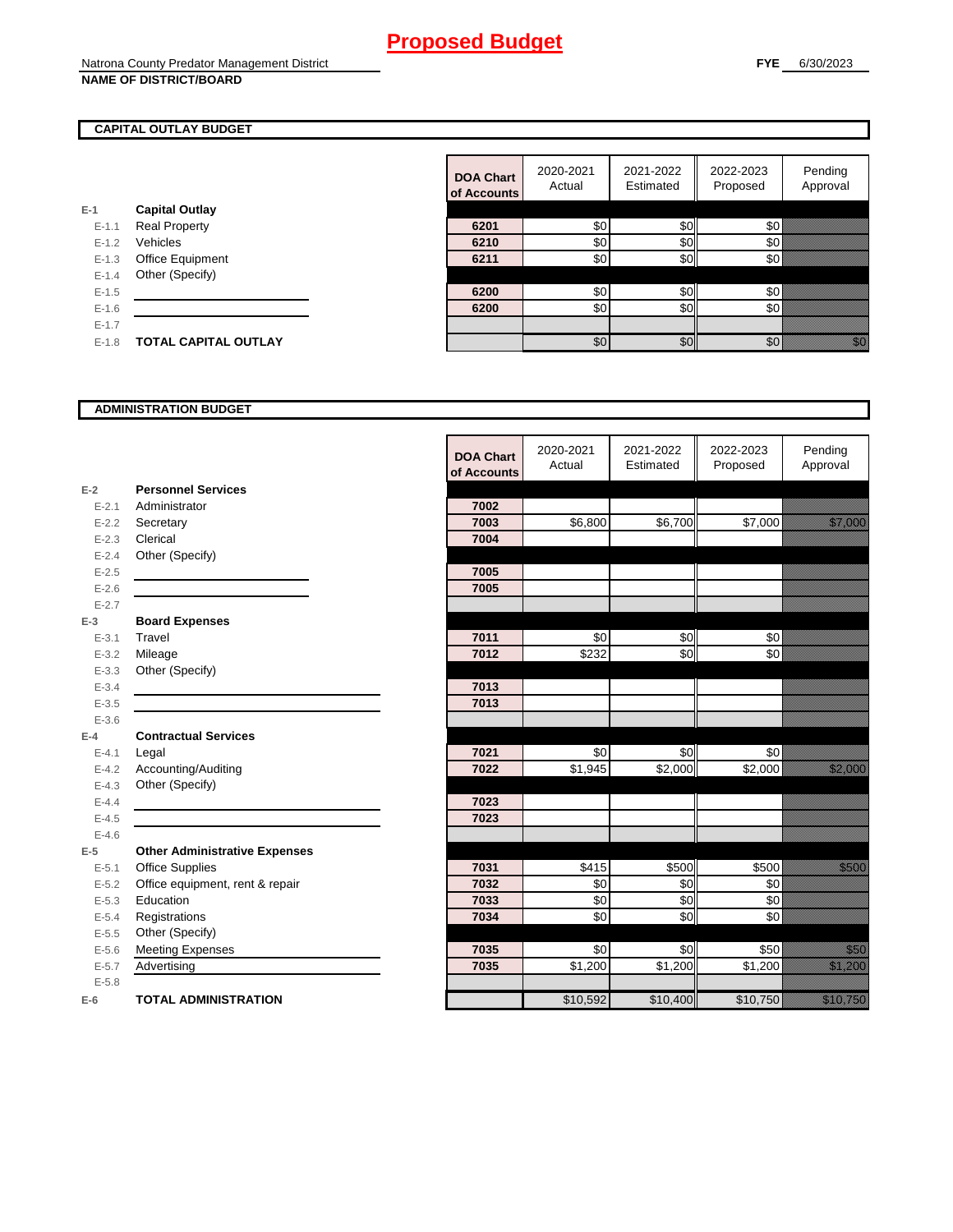## **OPERATIONS BUDGET**

|                      |                                                    | <b>DOA Chart</b><br>of Accounts | 2020-2021<br>Actual   | 2021-2022<br>Estimated | 2022-2023<br>Proposed | Pending<br>Approval                                                                                                                                                                                                                    |
|----------------------|----------------------------------------------------|---------------------------------|-----------------------|------------------------|-----------------------|----------------------------------------------------------------------------------------------------------------------------------------------------------------------------------------------------------------------------------------|
| $E-7$                | <b>Personnel Services</b>                          |                                 |                       |                        |                       |                                                                                                                                                                                                                                        |
| $E - 7.1$            | Wages--Operations                                  | 7202                            | \$0                   | \$0                    | \$0                   |                                                                                                                                                                                                                                        |
| $E - 7.2$            | <b>Service Contracts</b>                           | 7203                            | \$0                   | $\overline{30}$        | \$0                   |                                                                                                                                                                                                                                        |
| $E - 7.3$            | Other (Specify)                                    |                                 |                       |                        |                       |                                                                                                                                                                                                                                        |
| $E - 7.4$            |                                                    | 7204                            | \$0                   | \$0                    | \$0                   |                                                                                                                                                                                                                                        |
| $E - 7.5$            |                                                    | 7204                            | $\overline{50}$       | $\overline{30}$        | \$0                   |                                                                                                                                                                                                                                        |
| $E - 7.6$            |                                                    |                                 |                       |                        |                       |                                                                                                                                                                                                                                        |
| $E-8$                | <b>Travel</b>                                      |                                 |                       |                        |                       |                                                                                                                                                                                                                                        |
| $E - 8.1$            | Mileage                                            | 7211                            | \$0                   | \$0                    | \$0                   |                                                                                                                                                                                                                                        |
| $E - 8.2$            | Other (Specify)                                    |                                 |                       |                        |                       |                                                                                                                                                                                                                                        |
| $E - 8.3$            |                                                    | 7212                            | $\frac{6}{3}$         | \$0                    | \$0                   |                                                                                                                                                                                                                                        |
| $E - 8.4$            |                                                    | 7212                            | \$0                   | $\overline{30}$        | \$0                   |                                                                                                                                                                                                                                        |
| $E - 8.5$            |                                                    |                                 |                       |                        |                       |                                                                                                                                                                                                                                        |
| $E-9$                | <b>Operating supplies (List)</b>                   |                                 |                       |                        |                       |                                                                                                                                                                                                                                        |
| $E-9.1$              |                                                    | 7220                            | $\sqrt{6}$            | \$0                    | \$0                   |                                                                                                                                                                                                                                        |
| $E - 9.2$            |                                                    | 7220                            | \$0                   | \$0                    | \$0                   |                                                                                                                                                                                                                                        |
| $E - 9.3$            |                                                    | 7220                            | \$0                   | \$0                    | \$0                   |                                                                                                                                                                                                                                        |
| $E-9.4$              |                                                    | 7220                            | \$0                   | \$0                    | \$0                   |                                                                                                                                                                                                                                        |
| $E - 9.5$            |                                                    |                                 |                       |                        |                       |                                                                                                                                                                                                                                        |
| $E-10$               | <b>Program Services (List)</b>                     |                                 |                       |                        |                       |                                                                                                                                                                                                                                        |
| $E-10.1$             | <b>Wildlife Services</b>                           | 7230                            | \$5,700               | \$6,000                | \$6,000               | <u>ting and the second second</u>                                                                                                                                                                                                      |
| $E-10.2$             |                                                    | 7230                            | \$0                   | \$0                    | \$0                   |                                                                                                                                                                                                                                        |
| $E-10.3$             |                                                    | 7230                            | \$0                   | \$0                    | \$0                   |                                                                                                                                                                                                                                        |
| $E-10.4$             |                                                    | 7230                            | $\sqrt{6}$            | \$0                    | \$0                   |                                                                                                                                                                                                                                        |
| $E-10.5$             |                                                    |                                 |                       |                        |                       |                                                                                                                                                                                                                                        |
| $E-11$               | <b>Contractual Arrangements (List)</b>             |                                 |                       |                        |                       |                                                                                                                                                                                                                                        |
| $E-11.1$             | <b>Flying Budget</b>                               | 7400<br>7400                    | \$44,000<br>\$212,267 | \$30,000<br>\$212,267  | \$30,000              | <u> Karl Sara</u>                                                                                                                                                                                                                      |
| $E-11.2$             | Trappers (3)                                       | 7400                            | \$40,000              | \$40,000               | \$215,475<br>\$40,000 | a katika katika katika katika alikuwa na matsa ya katika matsa ya katika alikuwa na matsa ya katika alikuwa na<br><u> Timografia a shekara ta 1999 a shekara ta 1999 a shekara ta 1999 a shekara ta 1999 a shekara ta 1999 a sheka</u> |
| $E-11.3$<br>$E-11.4$ | <b>Wildlife Projects</b>                           | 7400                            |                       |                        |                       |                                                                                                                                                                                                                                        |
| $E-11.5$             |                                                    |                                 |                       |                        |                       |                                                                                                                                                                                                                                        |
| $E-12$               | <b>Other operations (Specify)</b>                  |                                 |                       |                        |                       |                                                                                                                                                                                                                                        |
|                      | Predator Management Fees Refund                    | 7450                            | \$478                 | \$0                    | \$0                   |                                                                                                                                                                                                                                        |
| $E-12.1$<br>$E-12.2$ |                                                    | 7450                            |                       |                        |                       |                                                                                                                                                                                                                                        |
| $E-12.3$             | <u> 1989 - Johann Barn, amerikansk politiker (</u> | 7450                            |                       |                        |                       |                                                                                                                                                                                                                                        |
| $E-12.4$             |                                                    | 7450                            |                       |                        |                       |                                                                                                                                                                                                                                        |
| $E-12.5$             |                                                    |                                 |                       |                        |                       |                                                                                                                                                                                                                                        |
| $E-13$               | <b>TOTAL OPERATIONS</b>                            |                                 | \$302,445             | \$288,267              | \$291,475             |                                                                                                                                                                                                                                        |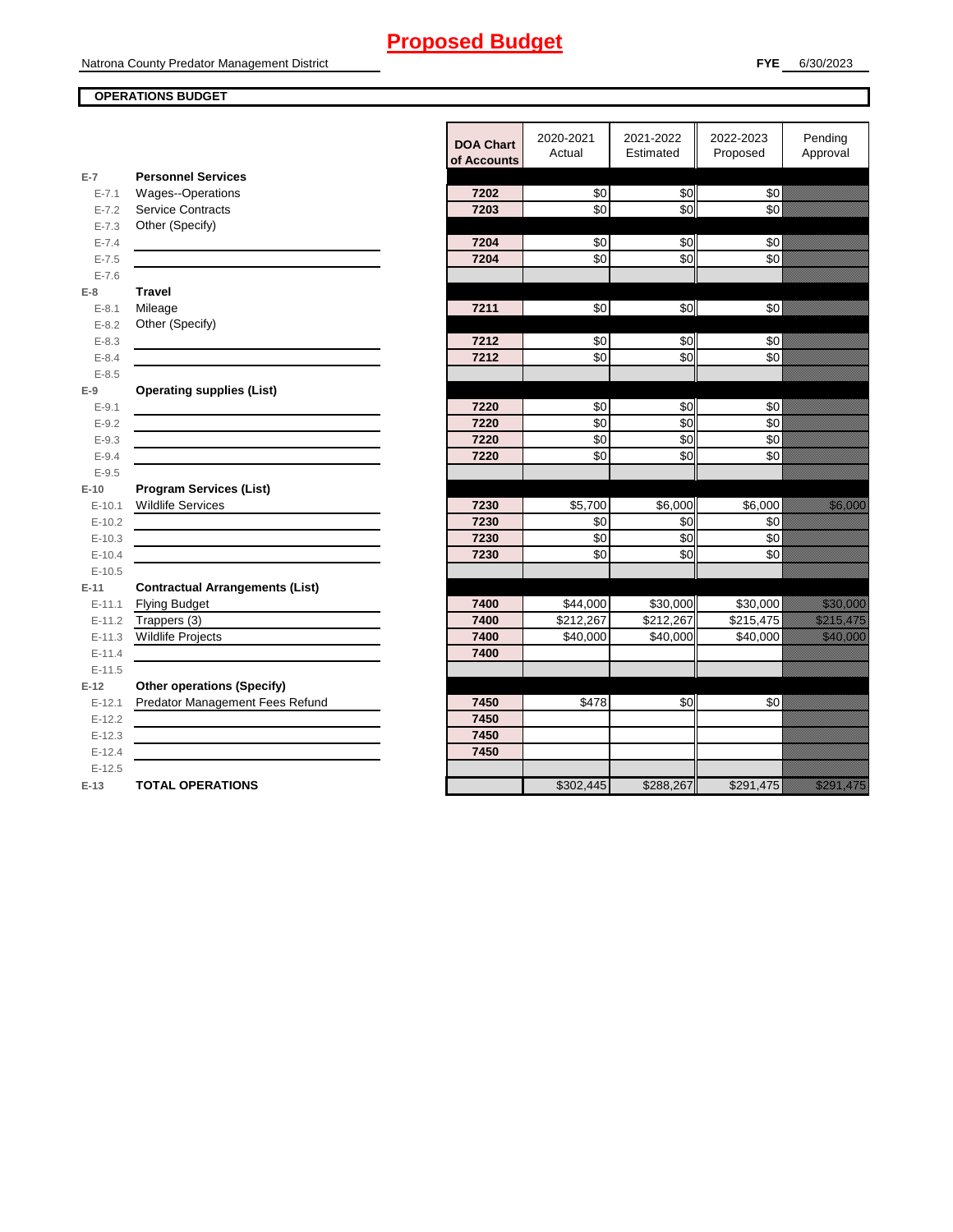Natrona County Predator Management District

## **INDIRECT COSTS BUDGET**

|          |                                 | <b>DOA Chart</b><br>of Accounts | 2020-2021<br>Actual | 2021-2022<br>Estimated | 2022-2023<br>Proposed | Pending<br>Approval                                                                                                                                         |
|----------|---------------------------------|---------------------------------|---------------------|------------------------|-----------------------|-------------------------------------------------------------------------------------------------------------------------------------------------------------|
| $E-14$   | Insurance                       |                                 |                     |                        |                       |                                                                                                                                                             |
| $E-14.1$ | Liability                       | 7502                            | \$300               | \$300                  | \$300                 | <u>till Sta</u>                                                                                                                                             |
| $E-14.2$ | Buildings and vehicles          | 7503                            | \$0                 | \$0                    | \$0                   |                                                                                                                                                             |
| $E-14.3$ | Equipment                       | 7504                            | \$0                 | \$0                    | \$0                   |                                                                                                                                                             |
| $E-14.4$ | Other (Specify)                 |                                 |                     |                        |                       |                                                                                                                                                             |
| $E-14.5$ | <b>LGLP Liability Insurance</b> | 7505                            | \$500               | \$500                  | \$500                 | <u>ti ka</u>                                                                                                                                                |
| $E-14.6$ |                                 | 7505                            | \$0                 | \$0                    | \$0                   |                                                                                                                                                             |
| $E-14.7$ |                                 |                                 |                     |                        |                       |                                                                                                                                                             |
| $E-15$   | Indirect payroll costs:         |                                 |                     |                        |                       |                                                                                                                                                             |
| $E-15.1$ | FICA (Social Security) taxes    | 7511                            | \$0                 | \$0                    | \$0                   |                                                                                                                                                             |
| $E-15.2$ | <b>Workers Compensation</b>     | 7512                            | \$0                 | \$0                    | \$0                   |                                                                                                                                                             |
| $E-15.3$ | <b>Unemployment Taxes</b>       | 7513                            | \$0                 | \$0                    | \$0                   |                                                                                                                                                             |
| $E-15.4$ | Retirement                      | 7514                            | \$0                 | \$0                    | \$0                   |                                                                                                                                                             |
| $E-15.5$ | <b>Health Insurance</b>         | 7515                            | \$0                 | \$0                    | \$0                   |                                                                                                                                                             |
| $E-15.6$ | Other (Specify)                 |                                 |                     |                        |                       |                                                                                                                                                             |
| $E-15.7$ |                                 | 7516                            | \$0                 | \$0                    | \$0                   |                                                                                                                                                             |
| $E-15.8$ |                                 | 7516                            | \$0                 | \$0                    | \$0                   |                                                                                                                                                             |
| $E-15.9$ |                                 |                                 |                     |                        |                       |                                                                                                                                                             |
| $E-17$   | <b>TOTAL INDIRECT COSTS</b>     |                                 | \$800               | \$800                  | \$800                 | <u>i k</u> alendari komunistas (h. 1972).<br>NGC 1972 - NGC 1972 NASA ENGLISH NASA ENGLISH NASA ENGLISH NASA ENGLISH NASA ENGLISH NASA ENGLISH NASA ENGLISH |

## **DEBT SERVICE BUDGET**

|         |                           | <b>DOA Chart</b><br>of Accounts | 2020-2021<br>Actual | 2021-2022<br>Estimated | 2022-2023<br>Proposed | Pending<br>Approval |
|---------|---------------------------|---------------------------------|---------------------|------------------------|-----------------------|---------------------|
|         | <b>Debt Service</b>       |                                 |                     |                        |                       |                     |
| $D-1.1$ | Principal                 | 6401                            | \$0                 | \$0I                   | \$0                   |                     |
| $D-1.2$ | Interest                  | 6410                            | \$0                 | SOII                   | \$0                   |                     |
| $D-1.3$ | Fees                      | 6420                            | \$0                 | SOII                   | \$0                   |                     |
|         | <b>TOTAL DEBT SERVICE</b> |                                 | \$0                 | \$0                    | \$0                   | i kilik             |

| D-1 |  | <b>Debt Service</b> |
|-----|--|---------------------|
|-----|--|---------------------|

D-1.1 **Principal** 

D-1.2 **Interest** 

**D-2 TOTAL DEBT SERVICE**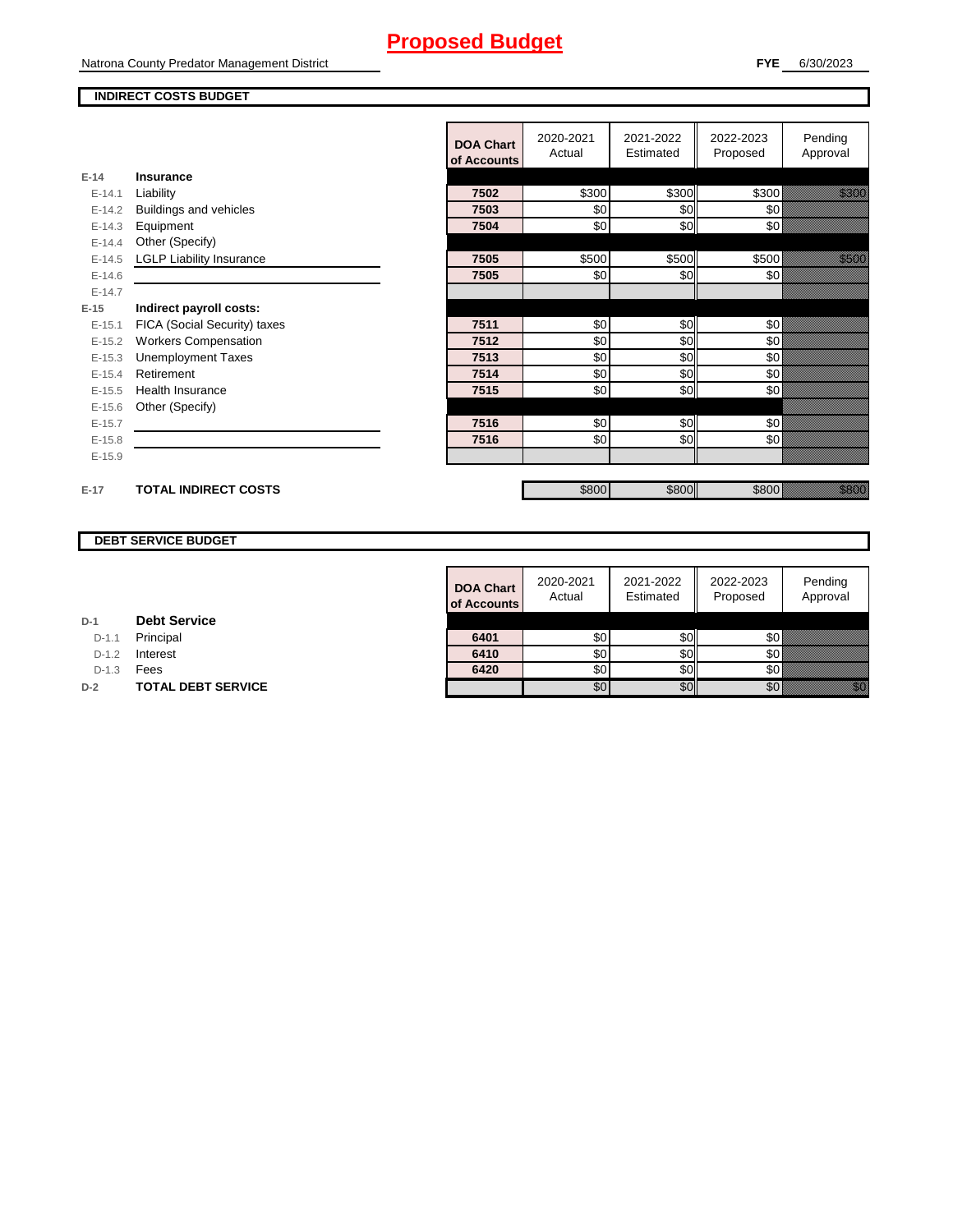#### Natrona County Predator Management District **NAME OF DISTRICT/BOARD**

|         | <b>GENERAL FUNDS</b>                                |                                 |                     |                        |                       |                     |
|---------|-----------------------------------------------------|---------------------------------|---------------------|------------------------|-----------------------|---------------------|
|         |                                                     |                                 | End of Year         | Beginning              | <b>Beginning</b>      |                     |
| $C-1$   | <b>Balances at Beginning of Fiscal Year</b>         | <b>DOA Chart</b><br>of Accounts | 2020-2021<br>Actual | 2021-2022<br>Estimated | 2022-2023<br>Proposed | Pending<br>Approval |
| $C-1.1$ | General Fund Checking                               | 1010                            | \$96,784            | \$96,784               |                       |                     |
| $C-1.2$ | Savings and Investments                             | 1040                            | \$96,782            | \$96,782               | \$96,782              |                     |
| $C-1.3$ | General Fund CD Balance                             | 1050                            |                     | \$0                    |                       |                     |
| $C-1.4$ | All Other Funds                                     | 1020                            | \$2,516             | \$2,516                | \$2,520               |                     |
| $C-1.5$ | Reserves (From Below)                               |                                 | \$0                 | \$0                    | \$0 <sub>1</sub>      |                     |
| $C-1.6$ | <b>Total Estimated Cash and Investments on Hand</b> |                                 | \$196,082           | \$196,082              | \$99,302              |                     |

| $C-2$     | <b>General Fund Reductions:</b>                 |      |           |                  |          |  |
|-----------|-------------------------------------------------|------|-----------|------------------|----------|--|
| $C-2.7$   | a. Unpaid bills at FYE                          | 2010 |           |                  |          |  |
| $C-2.2$   | b. Reserves                                     |      | \$01      | \$0II            |          |  |
| $C-2.3$   | Total Deductions (a+b)                          |      | -60       | \$0 <sub>1</sub> |          |  |
| $C - 2.4$ | <b>Estimated Non-Restricted Funds Available</b> |      | \$196.082 | \$196.082        | \$99.302 |  |

|    | 2010 |  |          |
|----|------|--|----------|
|    |      |  |          |
|    |      |  | ,,,,,,,, |
| le |      |  |          |

|                                         | DOA Chart   |  |
|-----------------------------------------|-------------|--|
|                                         | of Accounts |  |
| <b>SINKING &amp; DEBT SERVICE FUNDS</b> | 1070        |  |

| $C-3$    |                                                             | 2020-2021<br>Actual | 2021-2022<br>Estimated | 2022-2023<br>Proposed | Pendina<br>Approval |
|----------|-------------------------------------------------------------|---------------------|------------------------|-----------------------|---------------------|
| $C-3.1$  | Beginning Balance in Reserve Account (end of previous year) |                     | \$0                    | \$0                   |                     |
| $C-3.2$  | Date of Reserve Approval in Minutes:                        |                     |                        |                       |                     |
| $C-3.3$  | Amount to be added to the reserve                           |                     |                        |                       |                     |
| $C-3.4$  | Date of Reserve Approval in Minutes:                        |                     |                        |                       |                     |
| $C-3.5$  | SUB-TOTAL                                                   | \$0                 | \$0                    | \$0                   |                     |
| $C-3.6$  | Identify the amount and project to be spent                 |                     |                        |                       |                     |
| $C-3.7$  | a.                                                          |                     |                        |                       |                     |
| $C-3.8$  | b.                                                          |                     |                        |                       |                     |
| $C-3.9$  |                                                             |                     |                        |                       |                     |
| $C-3.10$ | Date of Reserve Approval in Minutes:                        |                     |                        |                       |                     |
| $C-3.11$ | TOTAL CAPITAL OUTLAY (a+b+c)                                | \$0                 | \$0                    | \$0                   |                     |
| $C-3.12$ | Balance to be retained                                      | \$0                 | \$0                    | \$0                   |                     |
|          |                                                             |                     |                        |                       |                     |

| <b>RESERVES</b> | 1090 |
|-----------------|------|

|           |                                                             | 2020-2021 | 2021-2022 | 2022-2023        | Pendina  |
|-----------|-------------------------------------------------------------|-----------|-----------|------------------|----------|
| $C-4$     |                                                             | Actual    | Estimated | Proposed         | Approval |
| $C - 4.1$ | Beginning Balance in Reserve Account (end of previous year) |           | \$0       | \$0              |          |
| $C-4.2$   | Date of Reserve Approval in Minutes:                        |           |           |                  |          |
| $C-4.3$   | Amount to be added to the reserve                           |           |           |                  |          |
| $C - 4.4$ | Date of Reserve Approval in Minutes:                        |           |           |                  |          |
| $C-4.5$   | SUB-TOTAL                                                   | \$0       | \$0       | \$0              |          |
| $C-4.6$   | Identify the amount and project to be spent                 |           |           |                  |          |
| $C-4.7$   | a.                                                          |           |           |                  |          |
| $C-4.8$   | b.                                                          |           |           |                  |          |
| $C-4.9$   | C.                                                          |           |           |                  |          |
| $C-4.10$  | Date of Reserve Approval in Minutes:                        |           |           |                  |          |
| $C-4.11$  | TOTAL OTHER RESERVE OUTLAY (a+b+c)                          | \$0       | \$0       | \$0 <sub>l</sub> |          |
| $C-4.12$  | Balance to be retained                                      | \$0       | \$0       | \$0              |          |
|           |                                                             |           |           |                  |          |

**BOND FUNDS** 1060

|           |                                                             | 2020-2021 | 2021-2022 | 2022-2023 | Pending  |
|-----------|-------------------------------------------------------------|-----------|-----------|-----------|----------|
| $C-5$     |                                                             | Actual    | Estimated | Proposed  | Approval |
| $C-5.1$   | Beginning Balance in Reserve Account (end of previous year) |           | \$0       | \$0       |          |
| $C-5.2$   | Date of Reserve Approval in Minutes:                        |           |           |           |          |
| $C-5.3$   | Amount to be added to the reserve                           |           |           |           |          |
| $C-5.4$   | Date of Reserve Approval in Minutes:                        |           |           |           |          |
| $C - 5.5$ | SUB-TOTAL                                                   | \$0       | \$OII     | \$በ       |          |
| $C - 5.6$ | Identify the amount and project to be spent                 |           |           |           |          |
| $C-5.7$   | Date of Reserve Approval in Minutes:                        |           |           |           |          |
| $C-5.8$   | Balance to be retained                                      | \$0       | \$0       | \$0       |          |
| $C-5.9$   | TOTAL TO BE SPENT                                           | \$0       | \$0       | \$0       |          |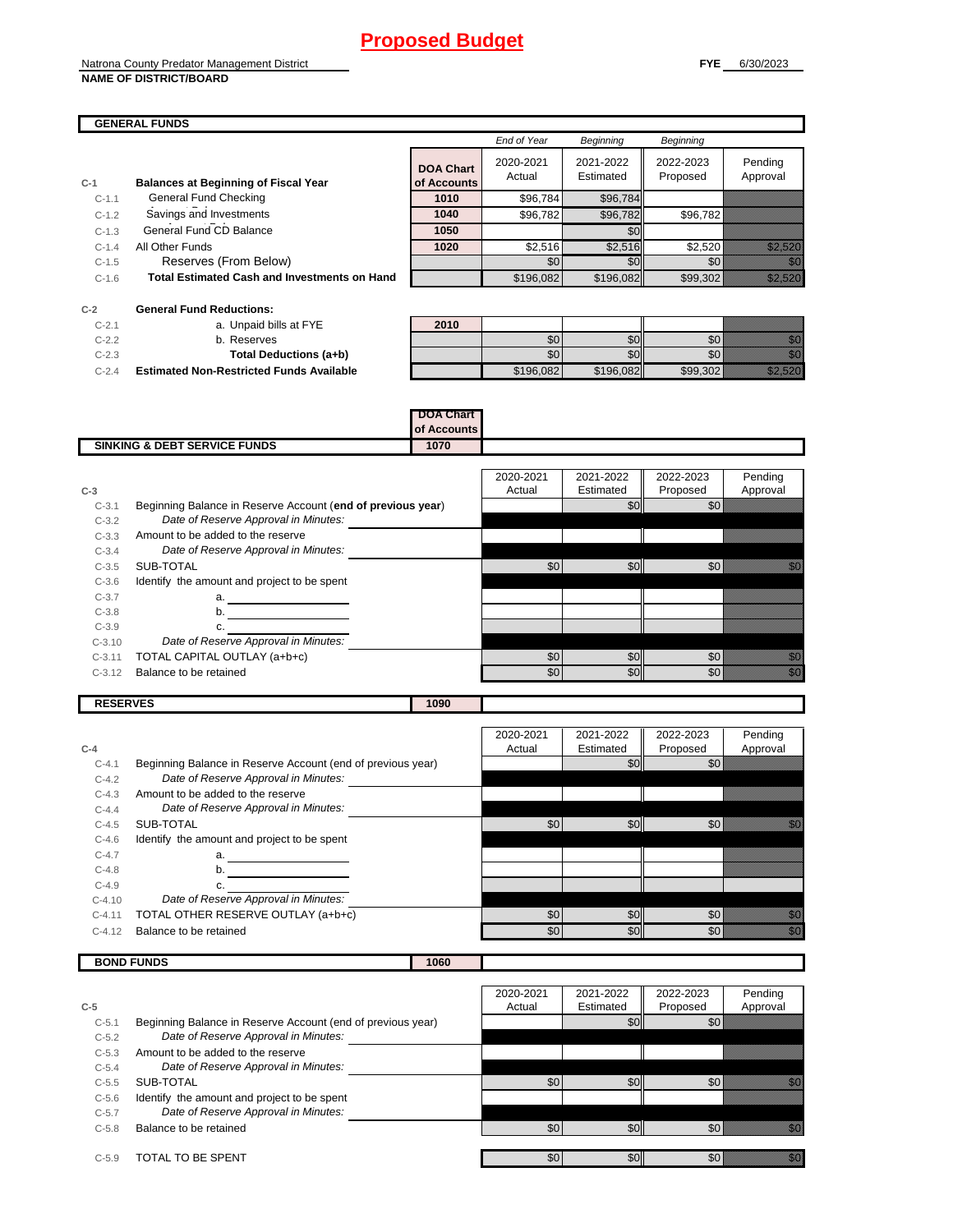Natrona County Predator Management District **FYE** 6/30/2023 **NAME OF DISTRICT/BOARD**

| <br>- -               | <b>ADDITIONAL DETAILS</b> |                     |                        |                       |                     |  |  |
|-----------------------|---------------------------|---------------------|------------------------|-----------------------|---------------------|--|--|
|                       |                           | 2020-2021<br>Actual | 2021-2022<br>Estimated | 2022-2023<br>Proposed | Pending<br>Approval |  |  |
| <b>Add to Section</b> | Description               | <b>DATA INPUT</b>   |                        |                       |                     |  |  |
|                       |                           |                     |                        |                       |                     |  |  |
|                       |                           |                     |                        |                       |                     |  |  |
|                       |                           |                     |                        |                       |                     |  |  |
|                       |                           |                     |                        |                       |                     |  |  |
|                       |                           |                     |                        |                       |                     |  |  |
|                       |                           |                     |                        |                       |                     |  |  |
|                       |                           |                     |                        |                       |                     |  |  |
|                       |                           |                     |                        |                       |                     |  |  |
|                       |                           |                     |                        |                       |                     |  |  |
|                       |                           |                     |                        |                       |                     |  |  |
|                       |                           |                     |                        |                       |                     |  |  |
|                       |                           |                     |                        |                       |                     |  |  |
|                       |                           |                     |                        |                       |                     |  |  |
|                       |                           |                     |                        |                       |                     |  |  |
|                       |                           |                     |                        |                       |                     |  |  |
|                       |                           |                     |                        |                       |                     |  |  |
|                       |                           |                     |                        |                       |                     |  |  |
|                       |                           |                     |                        |                       |                     |  |  |
|                       |                           |                     |                        |                       |                     |  |  |
|                       |                           |                     |                        |                       |                     |  |  |
|                       |                           |                     |                        |                       |                     |  |  |
|                       |                           |                     |                        |                       |                     |  |  |
|                       |                           |                     |                        |                       |                     |  |  |
|                       |                           |                     |                        |                       |                     |  |  |
|                       |                           |                     |                        |                       |                     |  |  |
|                       |                           |                     |                        |                       |                     |  |  |
|                       |                           |                     |                        |                       |                     |  |  |
|                       |                           |                     |                        |                       |                     |  |  |
|                       |                           |                     |                        |                       |                     |  |  |
|                       |                           |                     |                        |                       |                     |  |  |
|                       |                           |                     |                        |                       |                     |  |  |
|                       |                           |                     |                        |                       |                     |  |  |
|                       |                           |                     |                        |                       |                     |  |  |
|                       |                           |                     |                        |                       |                     |  |  |
|                       |                           |                     |                        |                       |                     |  |  |
|                       |                           |                     |                        |                       |                     |  |  |
|                       |                           |                     |                        |                       |                     |  |  |
|                       |                           |                     |                        |                       |                     |  |  |
|                       |                           |                     |                        |                       |                     |  |  |
|                       |                           |                     |                        |                       |                     |  |  |
|                       |                           |                     |                        |                       |                     |  |  |
|                       |                           |                     |                        |                       |                     |  |  |
|                       |                           |                     |                        |                       |                     |  |  |
|                       |                           |                     |                        |                       |                     |  |  |
|                       |                           |                     |                        |                       |                     |  |  |
|                       |                           |                     |                        |                       |                     |  |  |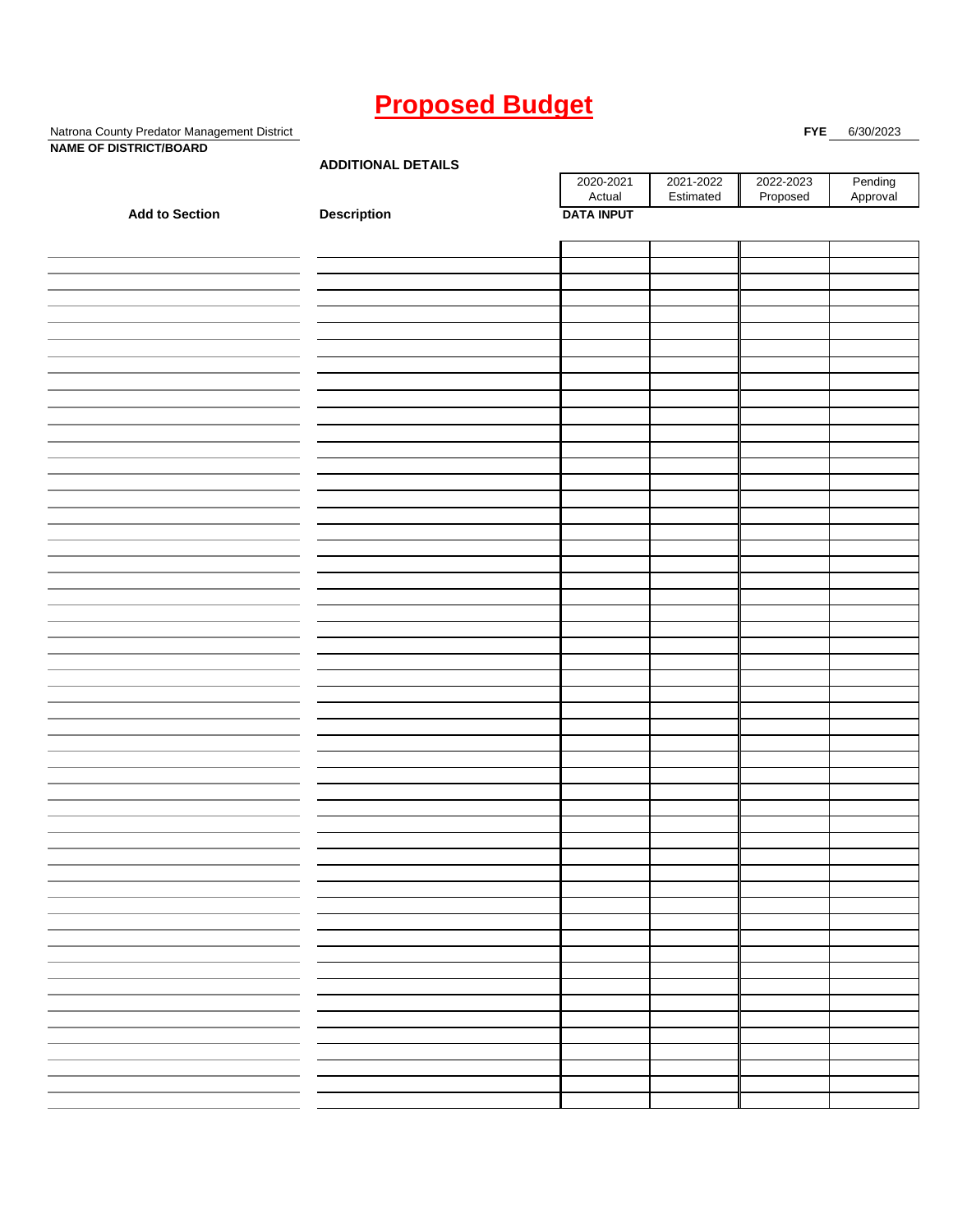

# **Notes and Workspace**

This page is for any additional information and calculations that you woul keep for your records.

*This worksheet will not be submitted with the budget form.*